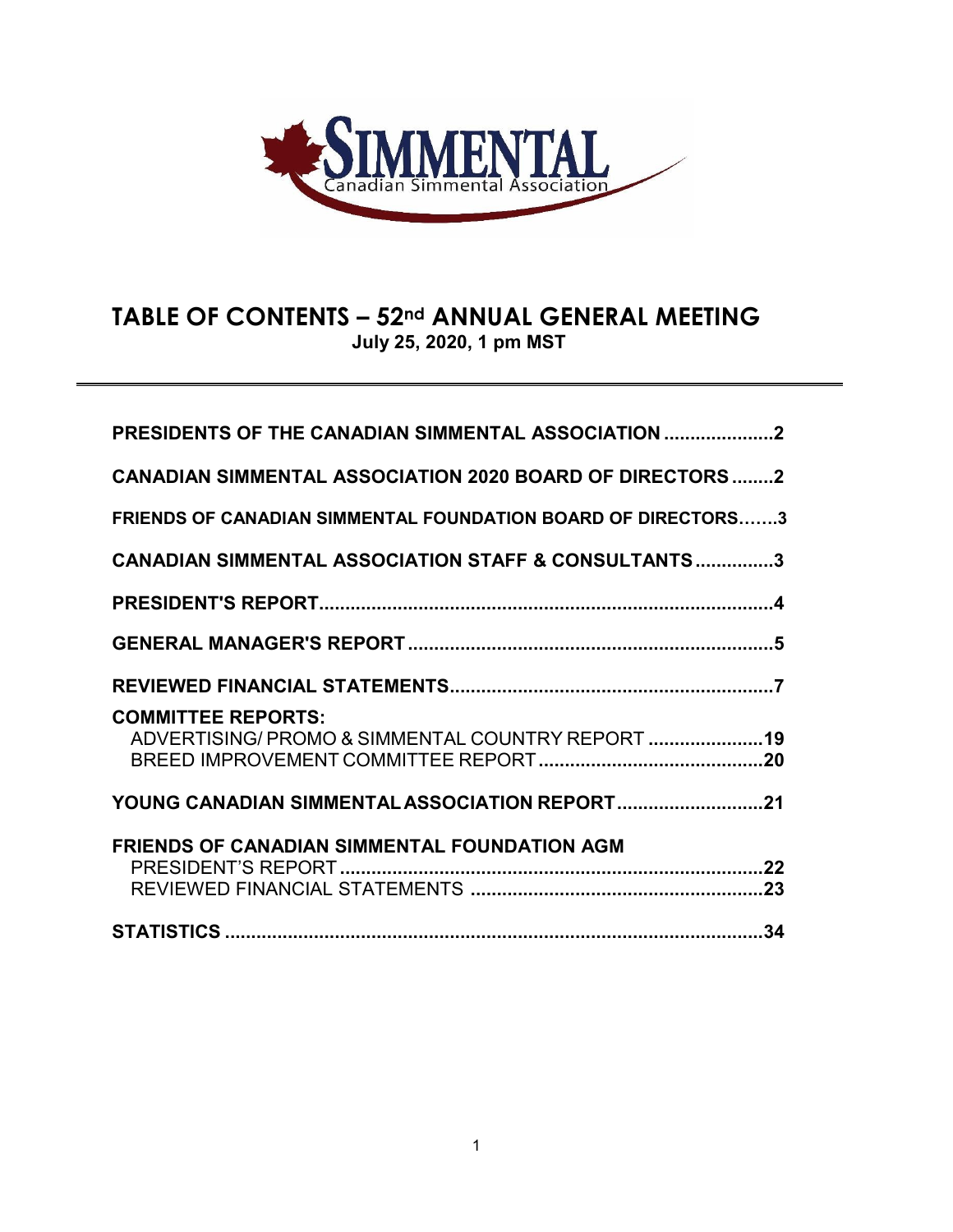# **PRESIDENTS OF THE CANADIAN SIMMENTAL ASSOCIATION**

| 1969 - 70              | Travers Smith, Cardston, Alberta          |
|------------------------|-------------------------------------------|
| 1970 - 71              | Dr. Allan Dixon, Calgary, Alberta         |
| 1971 - 72              | LeRoy Barry, Carivale, Saskatchewan       |
| 1972 - 73              | Ross Mitchell, Douglas, Manitoba          |
| 1973 - 74              | Jack Ball, Brant, Alberta                 |
| 1974 - 75              | Dr. Allan Dixon, Calgary, Alberta         |
| 1975 - 75              | Gerry Kaumeyer, Calgary, Alberta          |
| 1976 - 77              | Stan Church, Calgary, Alberta             |
| 1977 - 78<br>1978 - 80 | Keith Sveinson, Calgary, Alberta          |
|                        | Jim Shaw, Edmonton, Alberta               |
| 1980 - 82              | Mel Wolfe, Douglas, Manitoba              |
| 1982 - 84              | John Draper, Douglas, Manitoba            |
| 1984 - 86              | Stan Church, Calgary, Alberta             |
| 1986 - 87              | Dick Stoddard, Waterloo, Quebec           |
| 1987 - 88              | Bill Small, Craven, Saskatchewan          |
| 1988 - 89              | Ralph Whitfield, Souris, Manitoba         |
| 1989 - 91              | Roger Deeg, Lyalta, Alberta               |
| 1991 - 93              | Barry LaBatte, Gladmar, Saskatchewan      |
| 1993 - 94              | Allan Preston, Hamiota, Manitoba          |
| 1994 - 96              | Michael Burns, King City, Ontario         |
| 1996 - 97              | Miles Glasman, Russell, Manitoba          |
| 1997 - 98              | Ken Lewis, Spruce Grove, Alberta          |
| $1998 - 99$            | Yves Gagnon, Vinoy, Quebec                |
| $1999 - 00$            | Tracy Graf, Edmonton, Alberta             |
| $2000 - 01$            | Ron Wooddisse, Palmerston, Ontario        |
| $2001 - 02$            | Ian Mitchell, Barriere, British Columbia  |
| 2002 - 04              | Brian McCarthy, Moosomin, Saskatchewan    |
| $2004 - 06$            | Bruce Holmquist, Kinistino, Saskatchewan  |
| $2006 - 08$            | Dr. Murray Jacobson, Shaughnessy, Alberta |
| $2008 - 10$            | Dr. Everett Hall, Owen Sound, Ontario     |
| 2010 - 11              | Rick McIntyre, Churchbridge, Saskatchewan |
| $2011 - 13$            | Ron Nolan, Markdale, Ontario              |
| 2013 - 14              | Fraser Redpath, Mather, Manitoba          |
| 2014 - 15              | Kelly Ashworth, Oungre, Saskatchewan      |
| $2015 - 16$            | Lacey Fisher, Amherst, Nova Scotia        |
| $2016 - 18$            | Lee McMillen, Carievale, Saskatchewan     |
| 2019 -                 | Garth Rancier, Killam, Alberta            |

# **CSA BOARD OF DIRECTORS / 2019 - 2020**

Shane Williams Francis Gagnon Frank Robblee *East Garafraxa, ON Cheneville, QC Crapaud, PEI*

1<sup>st</sup> Vice-President *Killam, AB Brandon, MB Estevan, SK*

Roger Deeg Byron Johnson Lee McMillen *Strathmore, AB Amisk, AB Carievale, SK*

Garth Rancier Blair McRae Marlin LeBlanc<br>President 1<sup>st</sup> Vice-President 2<sup>nd</sup> Vice-President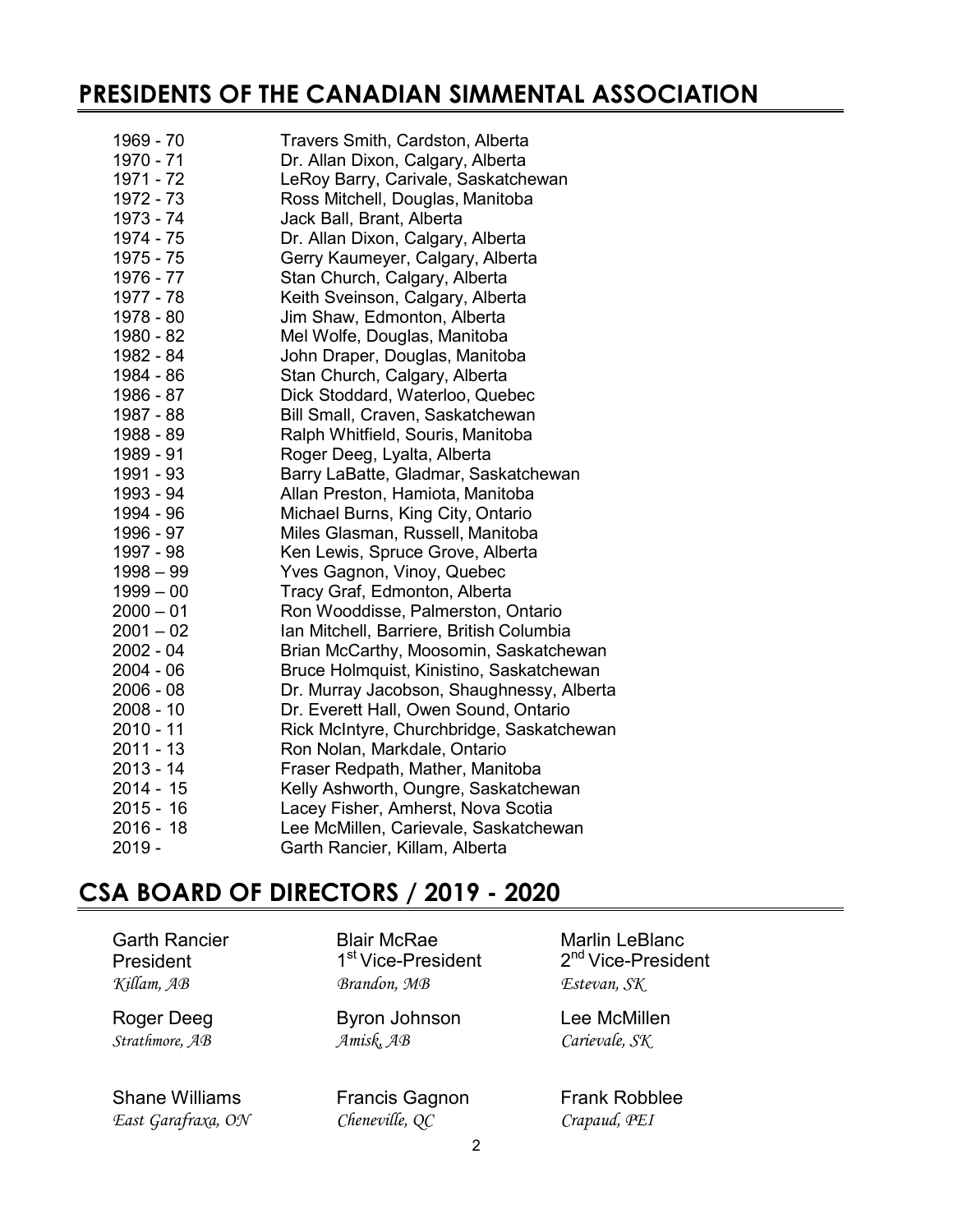# **THE FRIENDS OF CANADIAN SIMMENTAL FOUNDATION BOARD OF DIRECTORS / 2019 - 2020**

Ken Lewis **Brian Bouchard** Marlin LeBlanc

Deanne Young **Mark Shologan** Ron Nolan

Garth Rancier **Director** *Killam, AB*

President Vice-President Treasurer *Spruce Grove, AB Crossfield, AB Estavan, SK*

Director Director Director *Breton, AB Westlock, AB Markdale, ON*

Director Director Director Director Director Director Director Director Director Compton, *Strathmore, AB Little Brittain, ON Compton, ON*

Roger Deeg Glenn Wotten Scott Matthews<br>
Director Director Director Christen Christene Director

# **CSA STAFF & CONSULTANTS**

Bruce Holmquist<br>
General Manager<br>
General Manager<br>
General Manager  $G$ eneral *Manager* 

Sue Giles<br> *Programs Coordinator*<br> *Programs Coordinator*<br> *Programs Coordinator* 

Perry Welygan **Laurie Macdonald** *Registry & Member Services Registry & Member Services*

**Dallas Wise**<br>Registry & Member Services<br>Registry & Member Services<br>Administrative Assistant *Registry & Member Services Administrative Assistant*

Kelsey Manske *YCSA Coordinator*

iSmart Consulting / Ian Yin Michael Brooks *Network Support CSA Registry Software Support*

Absolute Business Solutions **Ranching Systems** Ltd Rita Ricioppo **Sean McGrath** *Bookkeeping Services Breed Improvement Consulting*

*Programs Coordinator Reception & Member Services*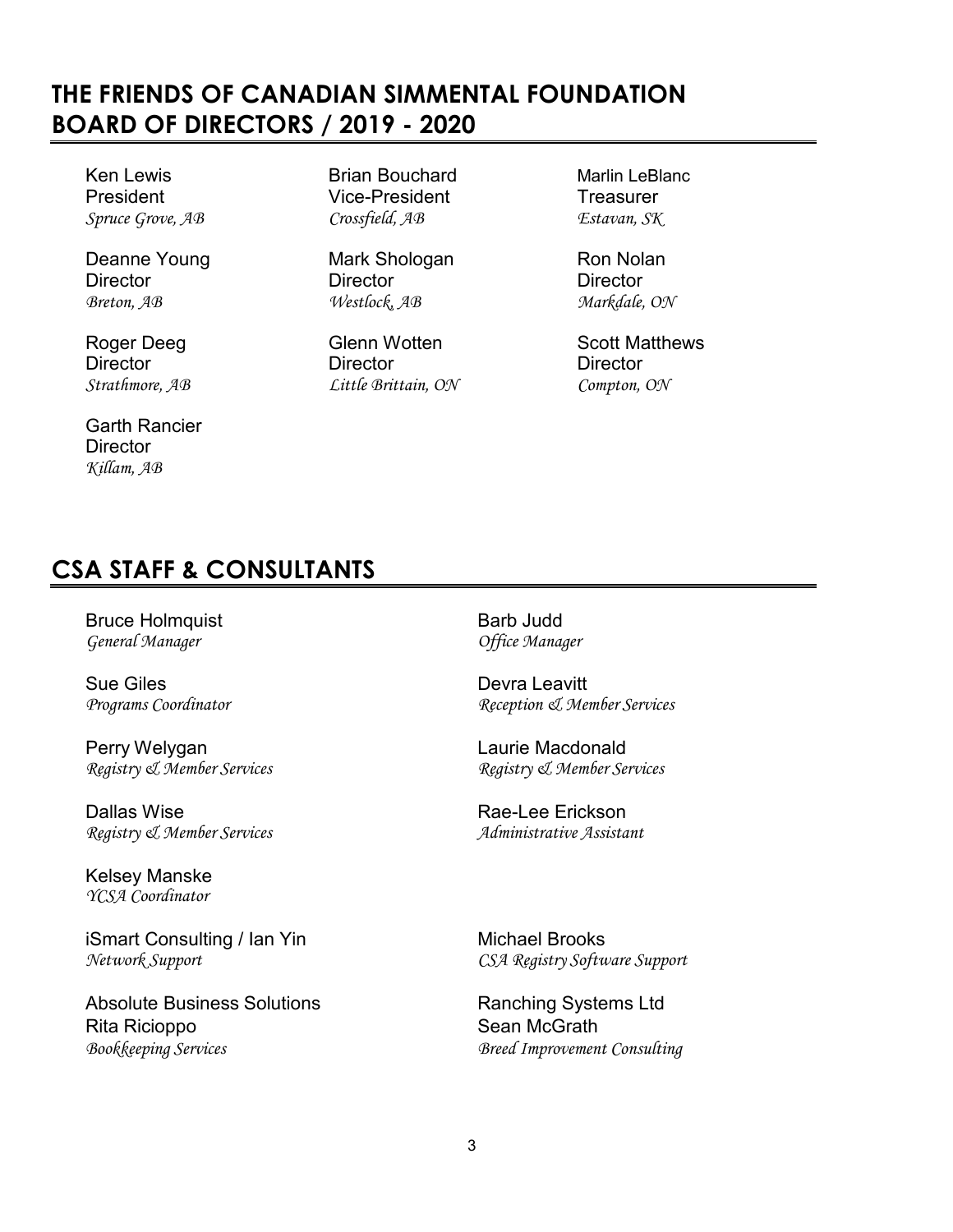## **CANADIAN SIMMENTAL ASSOCIATION PRESIDENT'S REPORT**

*Garth Rancier*

On behalf of the CSA and its' Board of Directors, welcome to the 2020 Canadian Simmental Association Virtual AGM. While it wasn't what we had planned for in 2020, we are all looking forward to the 2021 AGM being better than ever in Manitoba.

2019 was another very strong year for the Simmental breed in Canada and the progressiveness and forward thinking of the membership has put our breed in a very enviable position within the industry. The continued growing interest in the Simmental breed across the country led to another very successful year of both bull and female sales. We need to celebrate and appreciate what got us to this point and focus what will elevate us higher in the future.

Financially our association is on very solid ground showing a profit again in 2019. This is thanks to continual increases in memberships, transfers, registrations, and combined with prudent budgeting. This has allowed us to offer continued support to the provincial associations, subsidize genetic testing and regular improvements without increasing fees to our membership. Thanks to Marlin Leblanc for being our Finance Chair.

I would also like to thank New Holland for their continued support and sponsorship of the CSA. Their contribution to the CSA and the YCSA and partnership with our breed is greatly appreciated.

The CSA board meets spring and fall for board meetings, as well as conference calls where needed. Our committees are made up of elected directors and appointed delegates. I would like to personally thank all of our committee members for all of the time they volunteer to the Simmental breed and the CSA. The breed improvement committee was chaired by Roger Deeg this past year and deals with matters pertaining to the advancement of the Simmental breed in Canada. We are very fortunate to have a wealth of knowledge from many spectrums, and perspectives of the breed and the beef industry in Canada around the committee table.

The promotion committee, chaired by Francis Gagnon, had a busy year and continues to promote and advertise the breed to the commercial producers across the country.

The YCS program is as strong as it's ever been and if you had a chance to attend any YCSA events in 2019 you will see that the future looks very bright. Thank you to Kelsey Manske for all the work you do as the YCSA coordinator as well as Blair McRae and everyone else that is working with the YCS program and the future of the Simmental breed.

The CSA continues to work closely with the Friends of Canadian Simmental Foundation board of directors to ensure that the foundation continues to grow and benefits the membership and its youth and future for generations to come. Big thanks to Foundation Chairman Ken Lewis, the Foundation board, and its members for their dedication and commitment to the foundation and its future.

Our staff at the CSA is second to none and we are very fortunate to have the huge amount of dedication and experience in our office. The behind the scenes work day in, and day out, is something that is taken for granted and I would like to thank our staff for keeping our association running so efficiently and so cost effectively for our membership. Bruce Holmquist, General Manager, Barb Judd, Office Manager, Perry Welygan, Laurie Macdonald, Devra Leavitt, Rae-Lee Erickson, Kelsey Manske, Sue Giles and Dallas Wise.

We would like to welcome Blair McIntosh from Saskatchewan, Bill Biglieni from Manitoba, and Jennie Mutch from Prince Edward Island. Huge thank you to our outgoing directors Lee McMillen, Blair McRae, and Frank Robblee. We appreciate your commitment to the Simmental breed and your input around the board table. You have been huge assets and you will be missed on the board.

It has been an honor to serve as CSA President this past year. I would like to thank the CSA board of directors for their contributions in helping to keep our breed moving forward. It has taken the contributions of many to make our breed the success that it has, and it will take the contributions of many more to keep growing our breed in the future.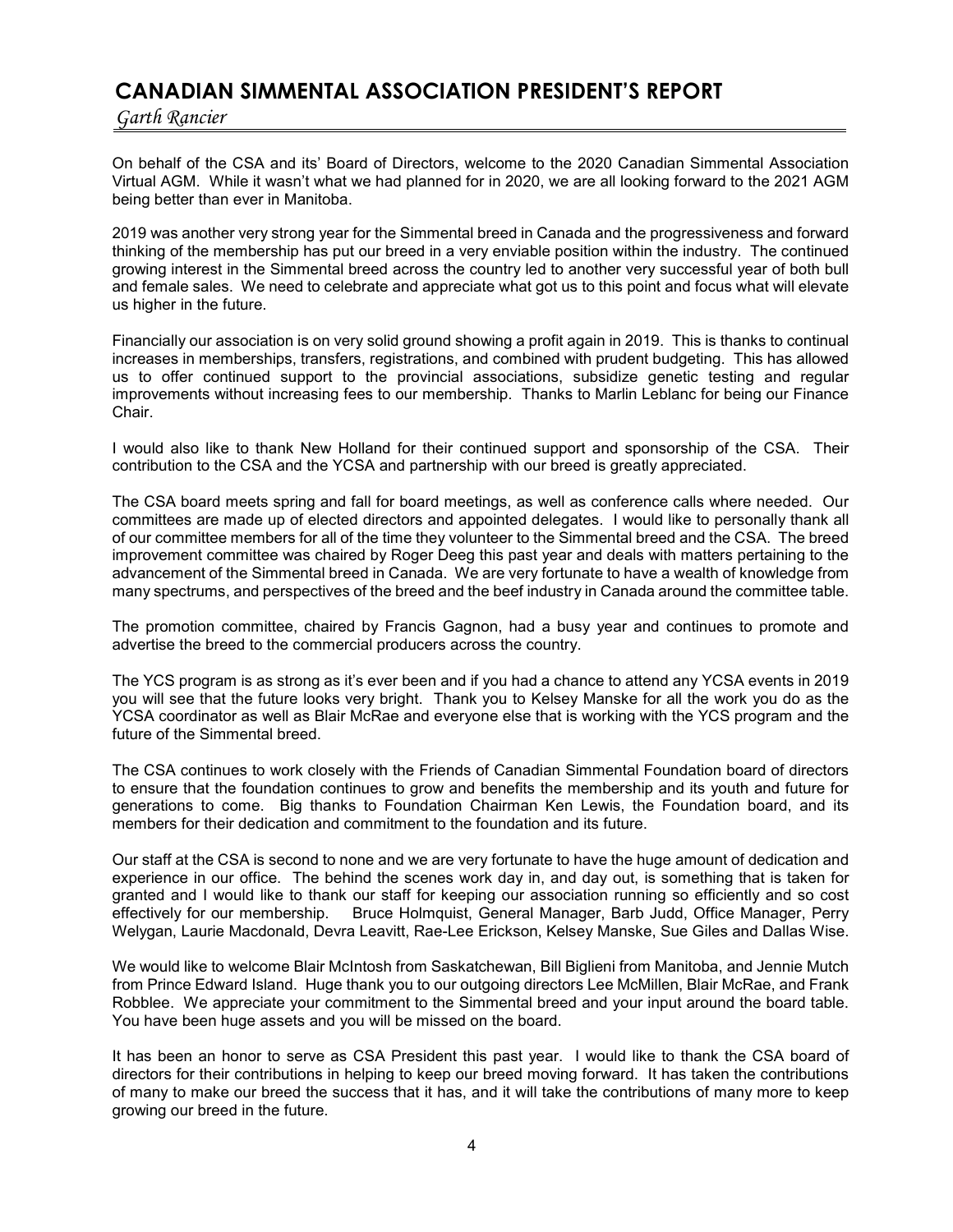## **GENERAL MANAGER'S REPORT**

*Bruce Holmquist*

A lot of thoughts and emotions run through our minds as we are preparing for the first online Annual General Meeting (AGM) of the Canadian Simmental Association (CSA). Cancelling the CSA AGM due to the Covid-19 Virus and the resulting health restrictions put in place by Government Health Agencies was something no one envisioned as we began a new decade full of promise just a few short months ago. As we participate in this year's CSA AGM from the comfort of our own homes it is important to recognize the efforts and organization that was done by the Manitoba Simmental Association. This work will not be in vain as we plan to be in Portage la Prairie next year for the 2021 Canadian Simmental Convention.

Reporting on CSA operations for fiscal year 2019 is the focus of this AGM and it was another very successful year for the CSA and Simmental in Canada. Simmental bull sales continued to be strong, especially when compared to the other beef cattle breeds in Canada. This is the result of the hard work of our members and the acceptance that Simmental has in commercial cowherds across the country. Strong prices were again received for Simmental females throughout the fall sales as we saw new Simmental breeders begin their herds, as well as established breeders making purchases to strengthen their programs. A major concern for the industry is that the overall Canadian cowherd numbers continues to trend downwards, however the demand for Simmental genetics continues to grow.

CSA staff members worked together to provide attendance at the many sales and events throughout the year as we covered as many of them as possible through our available resources. Sue Giles, Rae-Lee Erickson and Randy Bollum continued to play the lead roles in our marketing efforts. Our registry and office staff changed slightly with the retirement of Beth Rankin. Beth's work with the CSA for over two decades is greatly appreciated and we wish her well in her well-deserved retirement. We welcome Laurie MacDonald to our Registry staff who year after year under the guidance of CSA Office Manager Barb Judd continue to deliver exceptional service to our members. The registry and "On Farm" software programs continue to be improved to enhance ease of use as well as convenience. We appreciate both the CSA membership and our staff for their patience as we strive to provide the best service possible. We may not always have the answer right at hand in every situation, however I know that our problem solving is thorough and it is not often that we are not able to find solutions to our member's issues in a timely fashion. The decades of knowledge and experience that your CSA staff possesses is invaluable and as strong as any breed Association in Canada

This past year the CSA executive Committee was comprised of President Garth Rancier, 1<sup>st</sup> Vice President Marlin Leblanc, and 2<sup>nd</sup> Vice President Blair McRae. Past President Lee McMillen remained on the board as he serves the remainder of his term as Director. Shane Williams joined the CSA board as the director from Ontario and we thanked Larry Barkley for his commitment to the CSA for the past three years. Thank you to the entire CSA board for their leadership, contributions and commitment to the CSA and its members. Your interest in all areas of CSA activities has guided and allowed us to build upon the strong foundation that past CSA boards of directors have developed. CSA directors all have their own operations to run however they take time out of their hectic schedules to volunteer and provide direction to the CSA. It is not an easy task serving as a director of a national organization and it is sometimes challenging to ensure regional interests do not overshadow the big picture.

The CSA's financial position remains very strong as we realized an operational surplus in 2019 as a result of increased registry activity combined with a careful eye towards additional spending. This has allowed us to maintain our services without increasing fees or costs to you the member. Another success that has contributed is the partnership we have continued with New Holland Agriculture. This relationship provides funding to the CSA that is outside our traditional revenue streams; we thank New Holland for their confidence and are committed to growing both the Simmental and New Holland brands. When you get a chance stop in at your local New Holland Dealer and thank them for their commitment to Simmental.

CSA programming focuses primarily into three categories: breed improvement, promotion, and youth. Through these committees, non-board members join CSA directors to provide direction and input to CSA staff. The dedication from all who are involved is very much appreciated. Full reports from these committees will be given by the respective committee chairs. On your behalf, the CSA also supports numerous relationships within the entire beef industry. As a result of this mandate, we have been part of several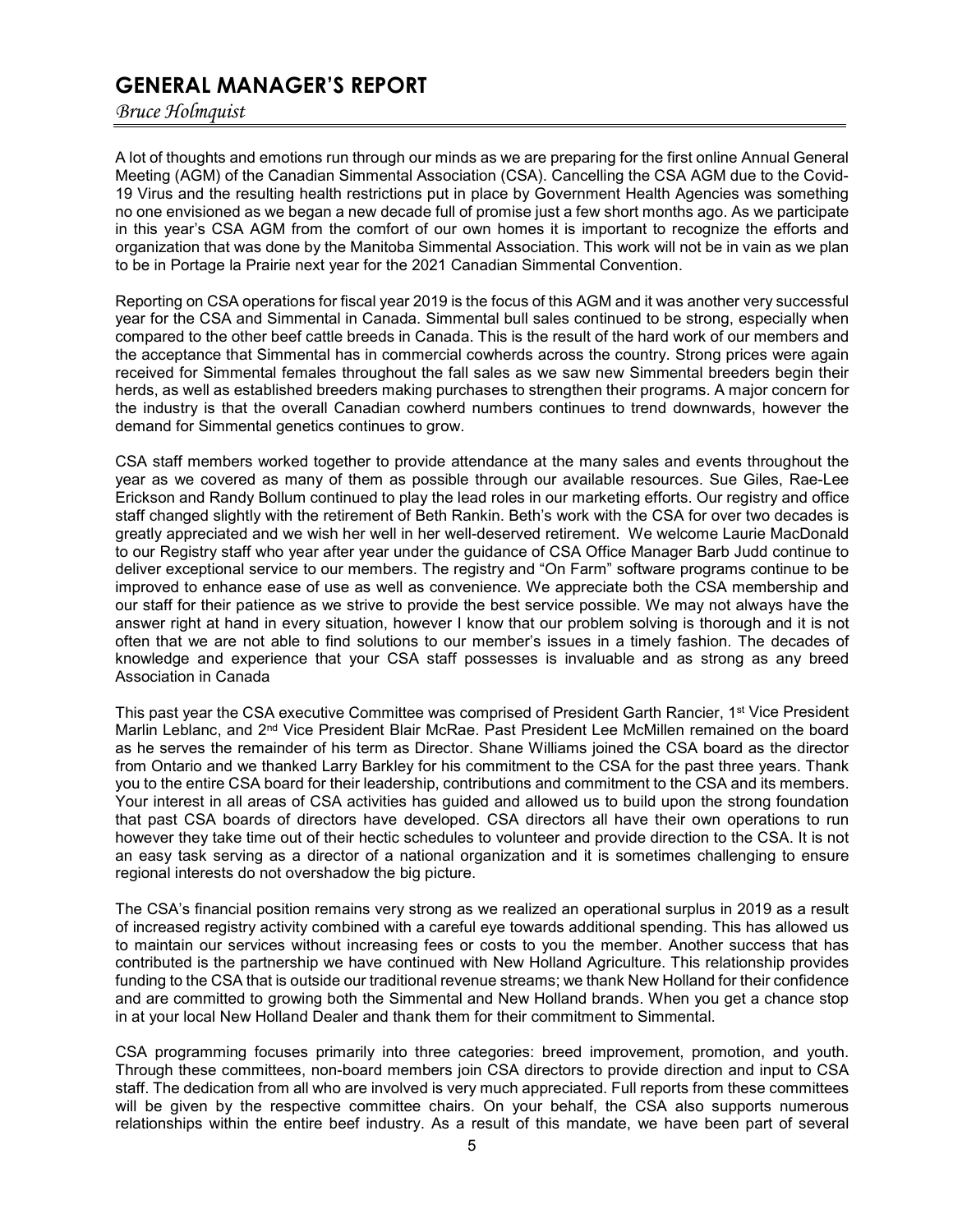industry committees and working groups which deal with topics such as animal health, livestock traceability, trade, as well as many other industry issues. It is important that the seed-stock sector has a voice at these tables and CSA has taken a leadership role in covering many bases on your behalf. The CSA is also an active part of the Canadian Beef Industry Conference, Canadian Beef Breeds Council meetings, Beef Improvement Federation and Livestock Markets Association of Canada Convention.

Over the past several years we have also worked hard on growing the Friends of Canadian Simmental Foundation. As a result of those efforts from both the CSA and FCSF boards, we have realized the original vision that the CSA had in establishing a charitable Foundation that benefits the Beef industry and society through the Simmental breed.

The CSA continues to work on new initiatives and as a result is among the leaders of beef breed associations in Canada. Simmental has become the second most widely used breed in Canada and is slowly gaining ground towards being number one. Change does not come without its critics; however it is hard to deny the inroads that the Canadian Simmental Association and its members have made over the past decade, and the successes that have been achieved on many fronts because of that change. This progress will continue as long as the CSA and its members focus on programming that is relative to improving the economics and sustainability of the Canadian Beef industry.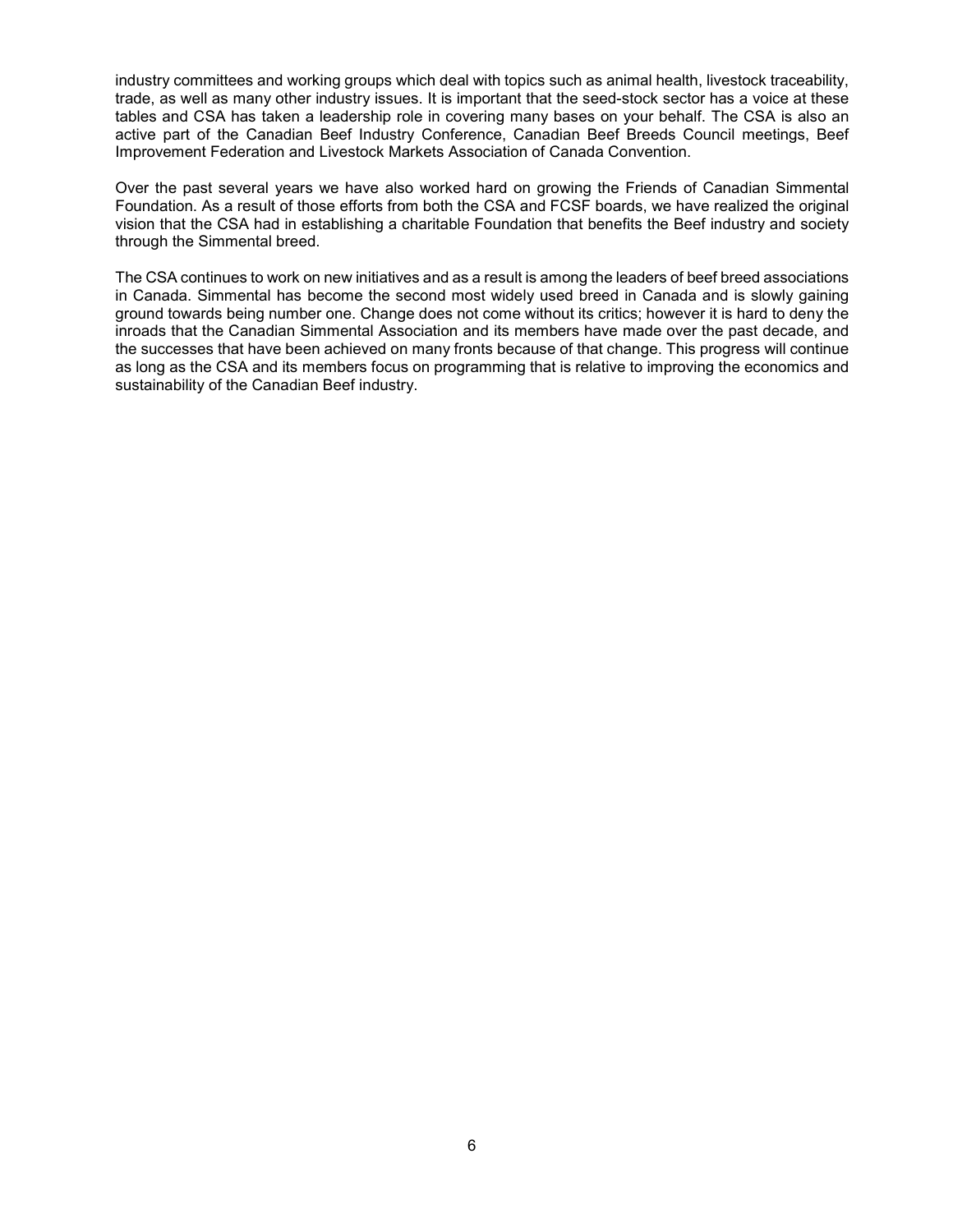

Tel: 403 266 5608 Fax: 403 233 7833 **[www.bdo.ca](http://www.bdo.ca/)**

BDO Canada LLP 903 – 8 th Avenue SW, Suite 620 Calgary AB T2P 0P7 Canada

## **REVIEW ENGAGEMENT REPORT**

To the Members of the Canadian Simmental Association:

We have reviewed the accompanying consolidated financial statements of the Canadian Simmental Association which comprise the consolidated statement of financial position as at December 31, 2019, and the consolidated statements of operations, changes in net assets, cash flows for the year then ended, and a summary of significant accounting policies and other explanatory information.

#### **Management's Responsibility for the Financial Statements**

Management is responsible for the preparation and fair presentation of these financial statements in accordance with Canadian accounting standards for not-for-profit organizations, and for such internal control as management determines is necessary to enable the preparation of financial statements that are free from material misstatement, whether due to fraud or error.

#### **Practitioner's Responsibility**

A review does not constitute an audit and, consequently, we do not express an audit opinion on these financial statements.

Our responsibility is to express a conclusion on the accompanying consolidated financial statements based on our review. We conducted our review in accordance with Canadian generally accepted standards for review engagements, which require us to comply with relevant ethical requirements.

A review of financial statements in accordance with Canadian generally accepted standards for review engagements is a limited assurance engagement. The practitioner performs procedures, primarily consisting of making inquiries of management and others within the entity, as appropriate, and applying analytical procedures, and evaluates the evidence obtained.

The procedures performed in a review are substantially less in extent than, and vary in nature from, those performed in an audit conducted in accordance with Canadian generally accepted auditing standards. Accordingly, we do not express an audit opinion on these financial statements.

#### **Conclusion**

Based on our review, nothing has come to our attention that causes us to believe that these financial statements do not present fairly, in all material respects, the consolidated financial position of Canadian Simmental Association as at December 31, 2019, and the results of its consolidated operations and its consolidated cash flows for the year then ended in accordance with Canadian accounting standards for not-for-profit organizations.

BDO Canada LLP

Chartered Professional Accountants

Calgary, Alberta June 24, 2020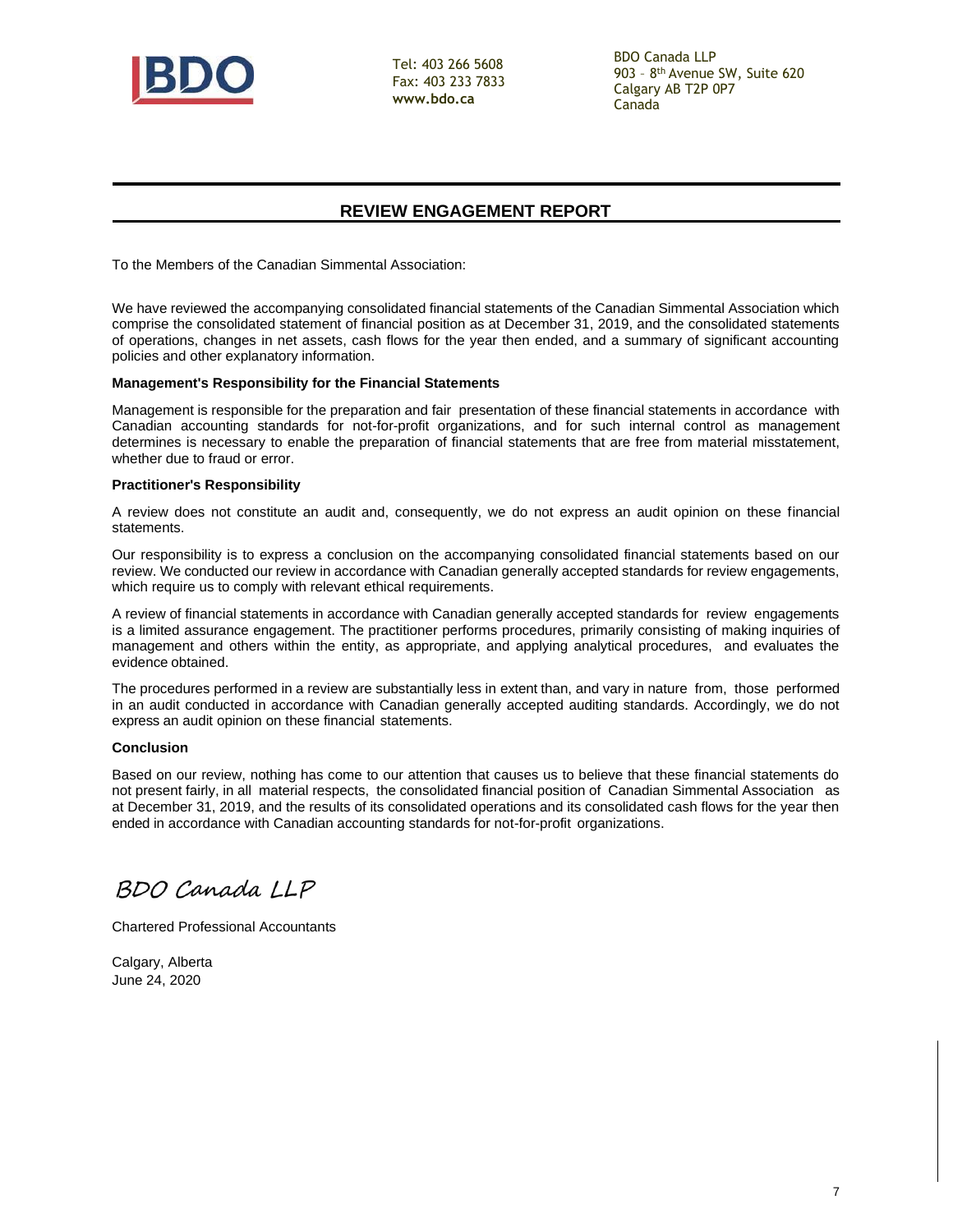### **CANADIAN SIMMENTAL ASSOCIATION Consolidated Statement of Financial Position As at December 31, 2019**

*(Unaudited)*

**2019** 2018 **Assets Current** Cash and cash equivalents **\$ 465,341** \$ 349,824 Marketable securities (Note 3) **1,733,495** 1,769,713<br>Accounts receivable **1,769,713** 1,769,713 Accounts receivable **32,398** 37,459 Prepaid expenses **4,905** 6,349 **2,236,139** 2,163,345 Property and equipment (Note 4) **58,460** 71,909  **\$ 2,294,599** \$ 2,235,254 **Liabilities Current** Accounts payable and accrued liabilities **\$ 30,581** \$ 39,811 Goods and services tax payable **16,516** 26,012 **Deferred revenue (Note 5) 19,588** 108,159 **66,685** 173,982 **Net assets** Unrestricted net assets **2,169,454** 1,989,363 Invested in property and equipment **58,460** 71,909 **2,227,914** 2,061,272  **\$ 2,294,599** \$ 2,235,254

## APPROVED ON BEHALF OF THE BOARD OF DIRECTORS

**Director** 

**Director**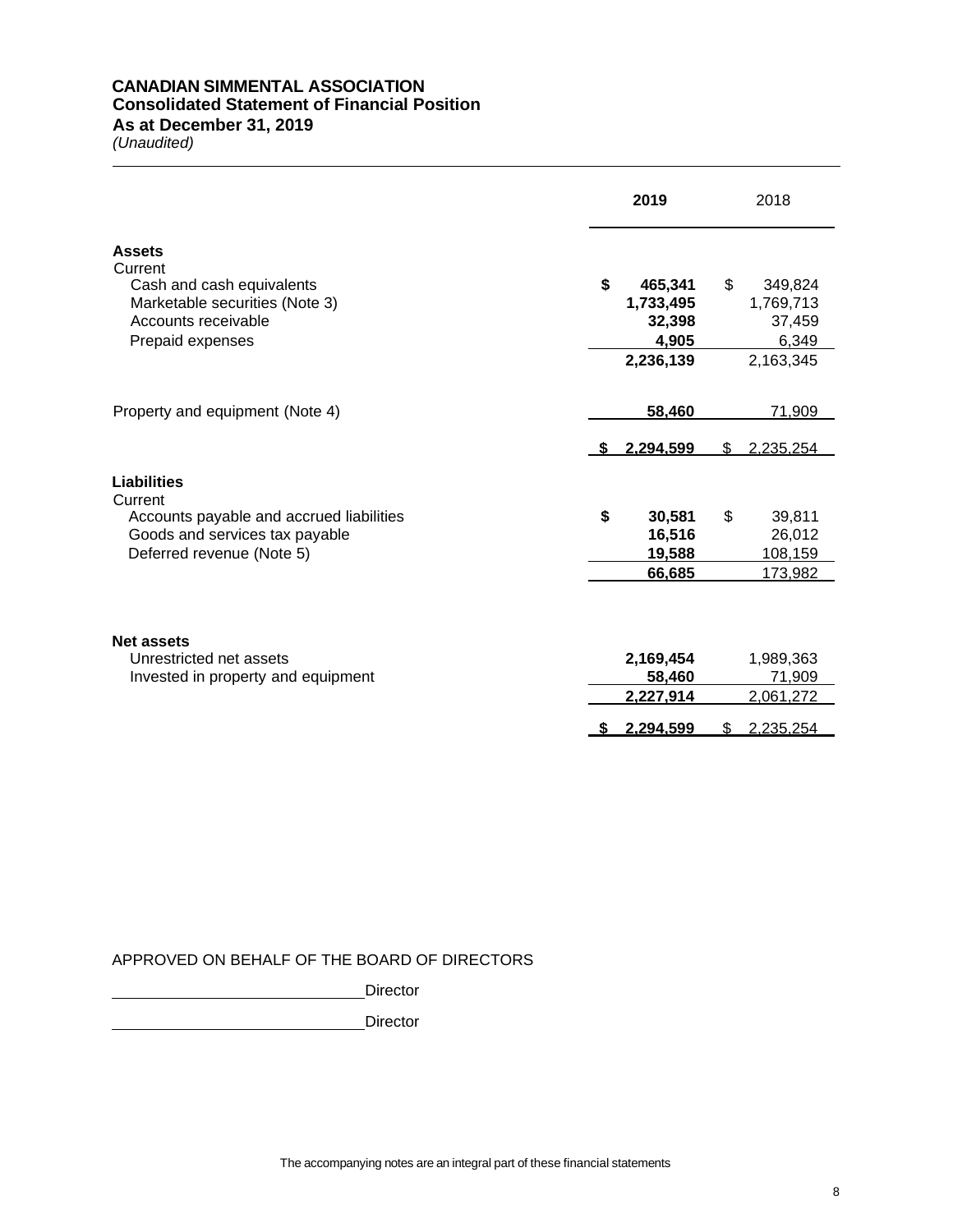## **CANADIAN SIMMENTAL ASSOCIATION**

## **Consolidated Statement of Operations**

# **For the Year Ended December 31, 2019**

|                                                                                                 | 2019                                |    | 2018                          |
|-------------------------------------------------------------------------------------------------|-------------------------------------|----|-------------------------------|
| <b>Revenue</b>                                                                                  |                                     |    |                               |
| Total herd enrolment<br>Simmental Country Magazine (Schedule 2)<br>Registrations                | \$<br>755,315<br>340,736<br>223,260 | \$ | 753,404<br>372,188<br>224,730 |
| Lab services<br>CBBC project income<br>Memberships                                              | 182,197<br>84,260                   |    | 197,864<br>54,707<br>81,225   |
| Other services<br>Young Canadian Simmental Association ("YCSA")(Schedule 3)<br><b>Transfers</b> | 40,245<br>37,443<br>39,130          |    | 39,578<br>67,406<br>42,915    |
| AMP reimbursements<br>New Holland sponsorship                                                   | 17,923<br>20,000<br>1,740,509       |    | 12,056<br>20,000<br>1,866,073 |
|                                                                                                 |                                     |    |                               |
| <b>Expenses</b><br>Simmental Country Magazine (Schedule 2)<br>Salaries and employee benefits    | 375,627<br>494,057                  |    | 386,505<br>452,839            |
| Lab service<br>Advertising and promotion                                                        | 168,234<br>55,069                   |    | 157,347<br>46,520             |
| Provincial promotion funding<br>Travel                                                          | 112,092<br>86,752                   |    | 119,973<br>86,893             |
| YCSA (Schedule 3)<br><b>Breed improvement</b><br>Computer                                       | 50,150<br>53,569<br>41,072          |    | 67,711<br>57,341<br>41,387    |
| Bank charges<br>Utilities, property taxes and insurance                                         | 41,522<br>37,494                    |    | 45,899<br>38,616              |
| Postage and freight<br>Office                                                                   | 28,556<br>34,001                    |    | 23,754<br>30,648              |
| Professional fees<br>Amortization                                                               | 9,500<br>18,017                     |    | 14,900<br>17,287              |
| Sponsorship to YCSA<br>Annual general meeting<br>Repairs and maintenance                        | 16,225<br>9,498<br>12,214           |    | 13,500<br>9,357<br>13,404     |
| Telephone                                                                                       | 9,188<br>1,652,837                  |    | 9,688<br>1,633,569            |
| Other income<br>Interest                                                                        | 25,136                              |    | 18,912                        |
| Realized loss on marketable securities<br>Unrealized gain (loss) on marketable securities       | (13, 033)<br>66,867                 |    | (6, 464)<br>(6,059)           |
|                                                                                                 | 78,970                              |    | 6,389                         |
| <b>Excess of revenue over expenses</b>                                                          | 166.642                             | æ. | 238.893                       |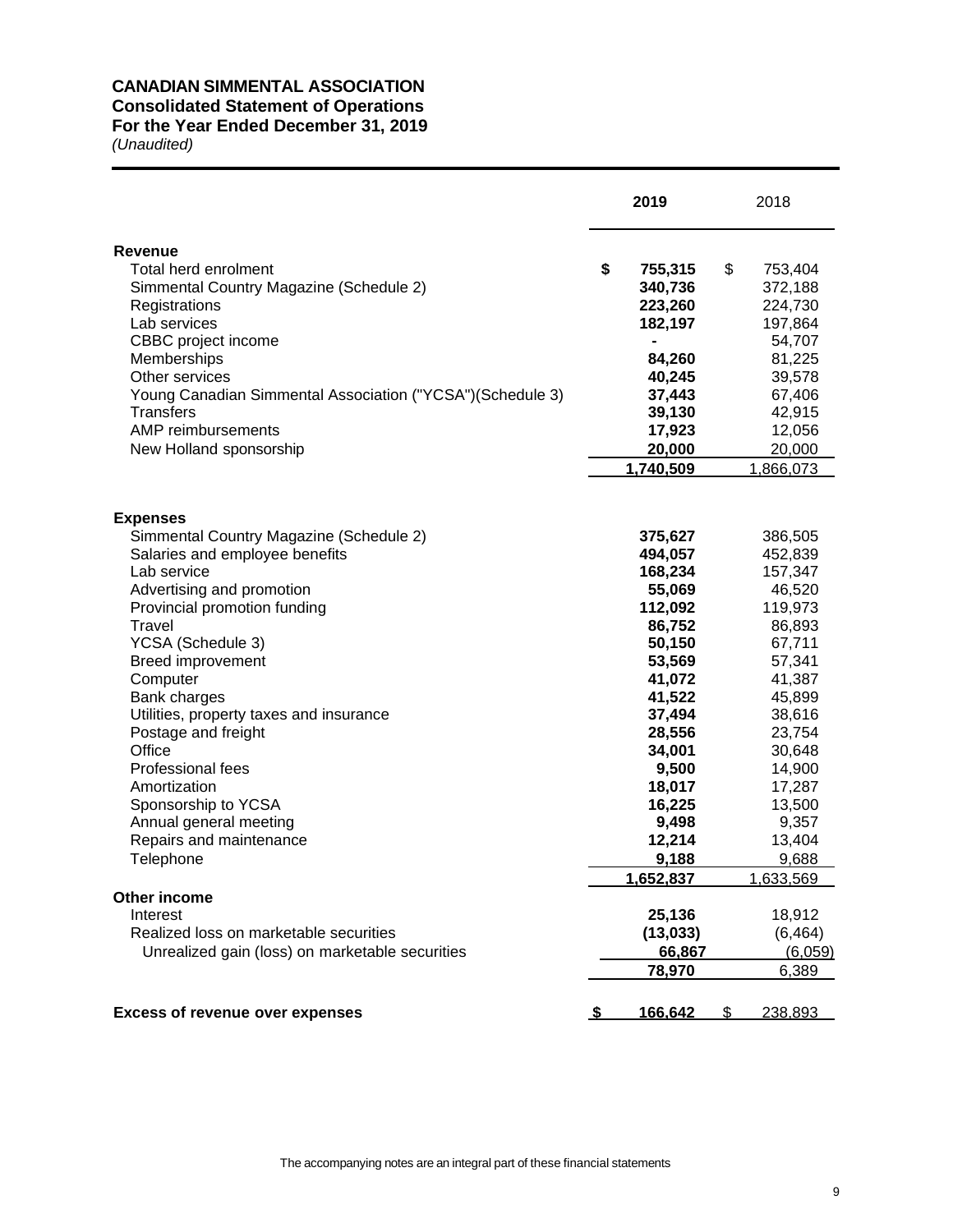## **CANADIAN SIMMENTAL ASSOCIATION Consolidated Statement of Changes in Net Assets For the Year Ended December 31, 2019**

|                                                                                                                           | Unrestricted<br>net assets          | Invested in<br>property and<br>equipment | 2019<br>Total        |   | 2018<br>Total             |
|---------------------------------------------------------------------------------------------------------------------------|-------------------------------------|------------------------------------------|----------------------|---|---------------------------|
| Net assets - beginning of year<br>Investment in property and equipment<br>Excess (deficiency) of revenue over<br>expenses | 1,989,363 \$<br>(4, 567)<br>184,658 | 71,909<br>4,567<br>(18,016)              | 2,061,272<br>166.642 | S | 1,822,379<br>-<br>238,893 |
| Net assets - end of year                                                                                                  | 2.169.454                           | 58.460                                   | 2.227.914            |   | 2.061.272                 |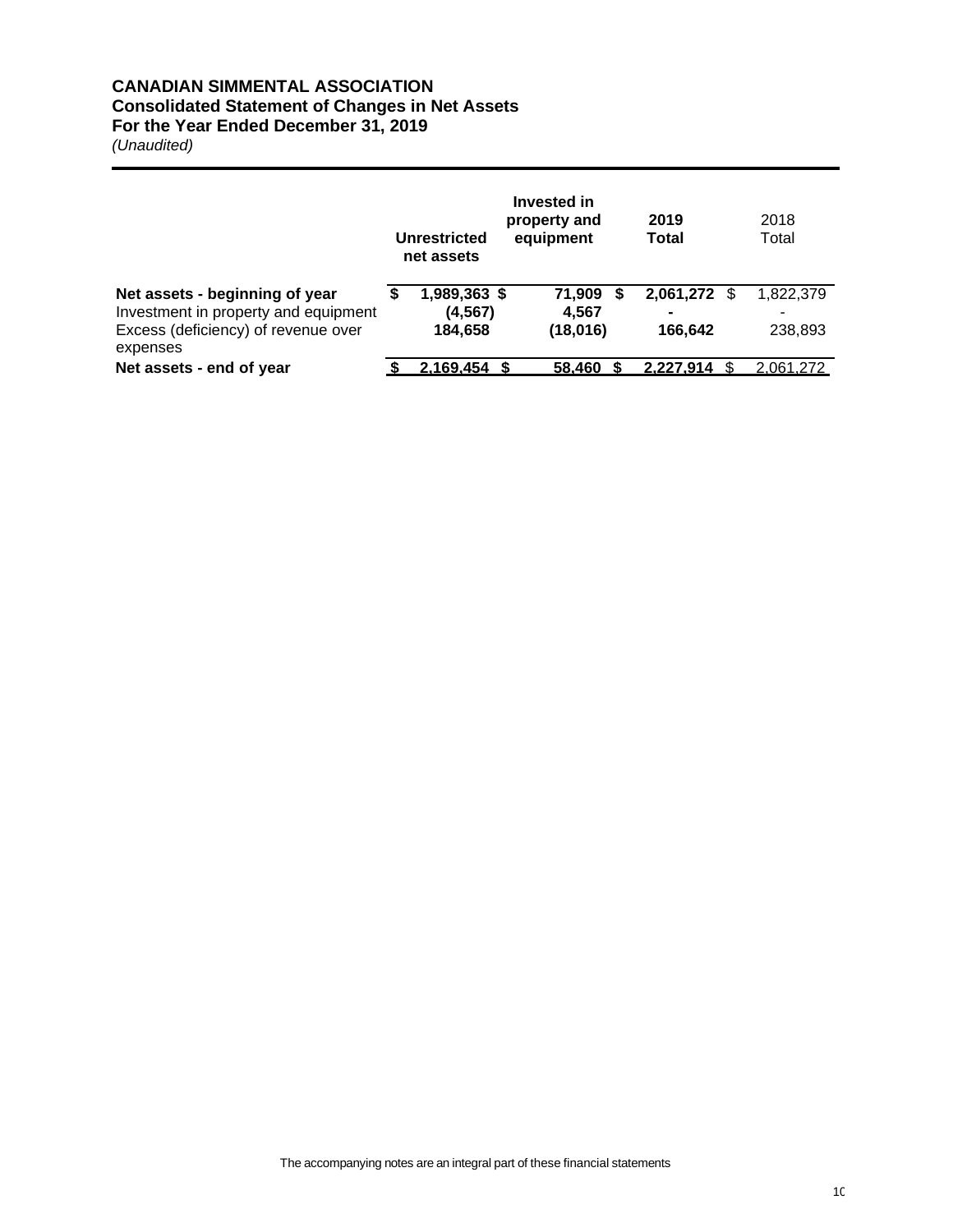## **CANADIAN SIMMENTAL ASSOCIATION Consolidated Statement of Cash Flows**

## **For the Year Ended December 31, 2019**

|                                                                                                                                                          |    | 2019                                      |     | 2018                                     |
|----------------------------------------------------------------------------------------------------------------------------------------------------------|----|-------------------------------------------|-----|------------------------------------------|
| <b>Operating activities</b><br>Excess of revenue over expenses                                                                                           | \$ | 166,642                                   | \$  | 238,893                                  |
| Items not affecting cash:<br>Amortization<br>Realized loss on marketable securities<br>Unrealized (gain) loss on marketable securities                   |    | 18,016<br>13,033<br>(66, 867)             |     | 17,287<br>6,464<br>6,059                 |
| Changes in non-cash operating working capital:<br>Accounts receivable                                                                                    |    | 130,824<br>5,061                          |     | 268,703<br>69,634                        |
| Prepaid expenses<br>Accounts payable and accrued liabilities<br>Goods and services tax payable<br>Deferred revenue                                       |    | 1,444<br>(9,230)<br>(9, 496)<br>(88, 570) |     | (2,680)<br>(111, 405)<br>8,400<br>76,598 |
| Cash flows from operating activities                                                                                                                     |    | 30,033                                    |     | 309,250                                  |
| <b>Investing activities</b><br>Purchase of property and equipment<br>Purchases of marketable securities<br>Proceeds on disposal of marketable securities |    | (4, 567)<br>(792, 541)<br>882,592         |     | (4, 118)<br>(830, 638)<br>538,818        |
| Cash flows from (used by) investing activities                                                                                                           |    | 85,484                                    |     | (295, 938)                               |
| Increase in cash and cash equivalents                                                                                                                    |    | 115,517                                   |     | 13,312                                   |
| Cash and cash equivalents, beginning of year                                                                                                             |    | 349,824                                   |     | 336,512                                  |
| Cash and cash equivalents, end of year                                                                                                                   | S  | 465.341                                   | \$. | 349.824                                  |
| <b>Consisting of:</b><br>Operating account<br><b>Broker account</b>                                                                                      | \$ | 344,905<br>120,436                        | \$  | 342,585<br>7,239                         |
|                                                                                                                                                          | S  | 465.341                                   | \$  | 349.824                                  |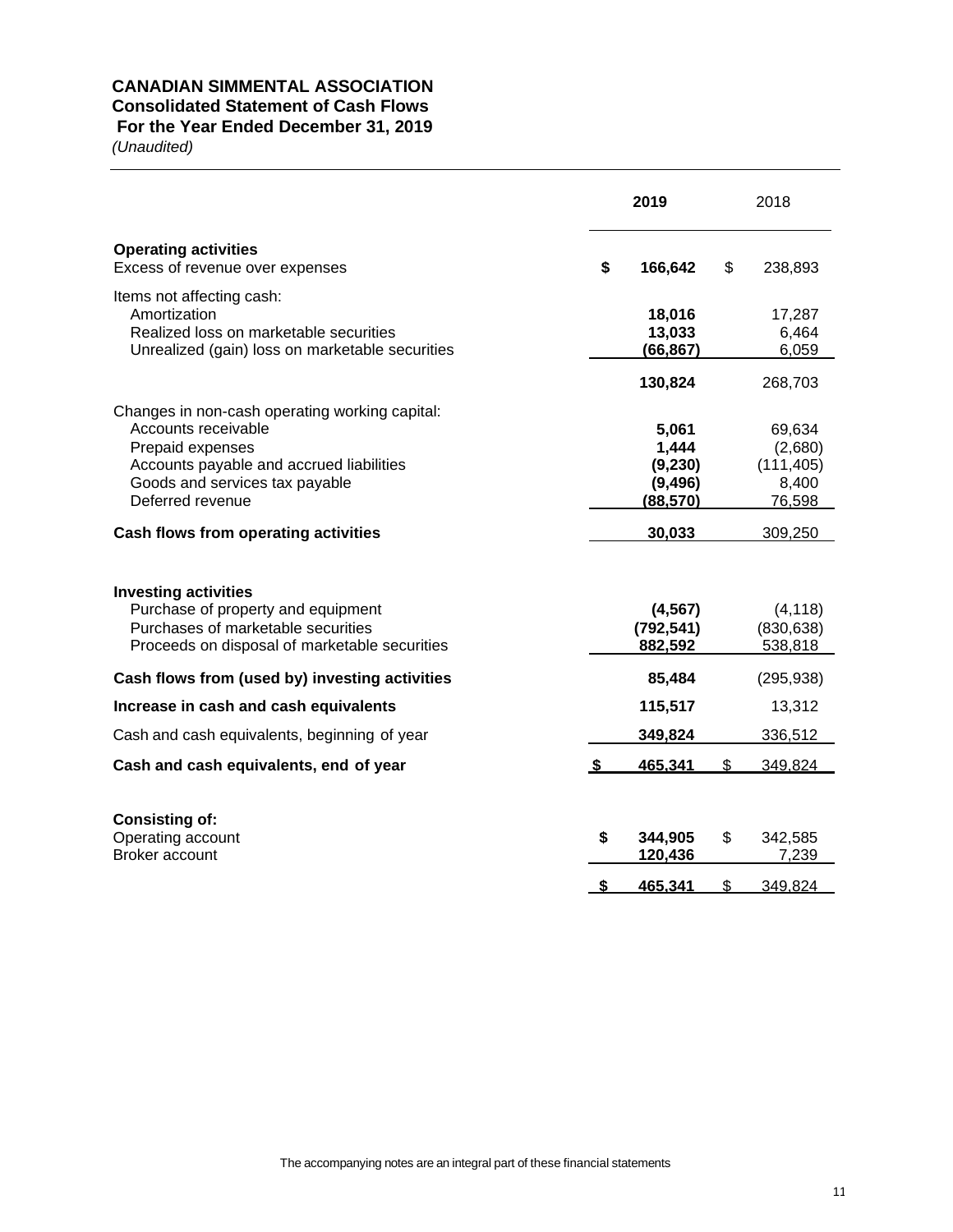### **1. Description of organization**

The Canadian Simmental Association (the "Association" or "CSA") was formed for the encouragement, development and regulation of breeding of Simmental cattle in Canada. The Association was incorporated under the Federal Animal Pedigree Act on February 20, 1969 which imposes rules of conduct on the Association and its members acting as purebred livestock breeders. The Association is a not-for-profit organization under section 149.1(I) of the Income Tax Act and is therefore not subject to income taxes as long as it maintains its not-for-profit status.

### **2. Significant accounting policies**

Management has prepared the consolidated financial statements of the Association in accordance with Canadian Accounting Standards for Not-for-Profit Organizations ("ASNPO") in Part III of the CPA Canada Handbook. The consolidated financial statements have, in management's opinion, been properly prepared using careful judgement with reasonable limits of materiality and within the framework of significant accounting policies summarized below.

#### Controlled entities

Controlled not-for-profit are consolidated in the Association's financial statements.

The Association controls Simmental Country (1997) Ltd and The Young Canadian Simmential Association ("YCSA") which are wholly owned subsidiaries.

Simmental Country (1997) Ltd is incorporated under the Federal Animal Pedigree Act for the purpose of publishing a regular magazine addressing various Simmental cattle topics and is exempt from income tax under S149.1(I) of the Income Tax Act.

YCSA is incorporated under the Federal Animal Pedigree Act which is a youth program designed to assist with the development of helping youth understand the regulations of Simmental cattle, and is exempt from income tax under S149.1(I) of the Income Tax Act.

All inter-company balances and transactions have been eliminated.

#### Revenue recognition

The Association follows the deferral method of accounting for contributions. Restricted contributions are recognized as revenue in the year in which the related expenses are incurred. Unrestricted contributions are recognized as revenue when received or receivable if the amount to be received can be reasonably estimated and collection is reasonably assured.

Total herd enrolment, transfers, CBBC project income, memberships, registration and subscription revenue is recognized in the period to which it relates. Payments in advance for memberships and subscription are recorded as deferred income and classified as a current liability.

Revenue for service is recognized when the services are rendered.

Advertising revenue is recorded in the month of the issue. Payments in advance are recorded as deferred income and classified as a current liability.

#### Cash and cash equivalents

The Association considers all investments with maturities at the date of purchase of three months or less to be cash and cash equivalents.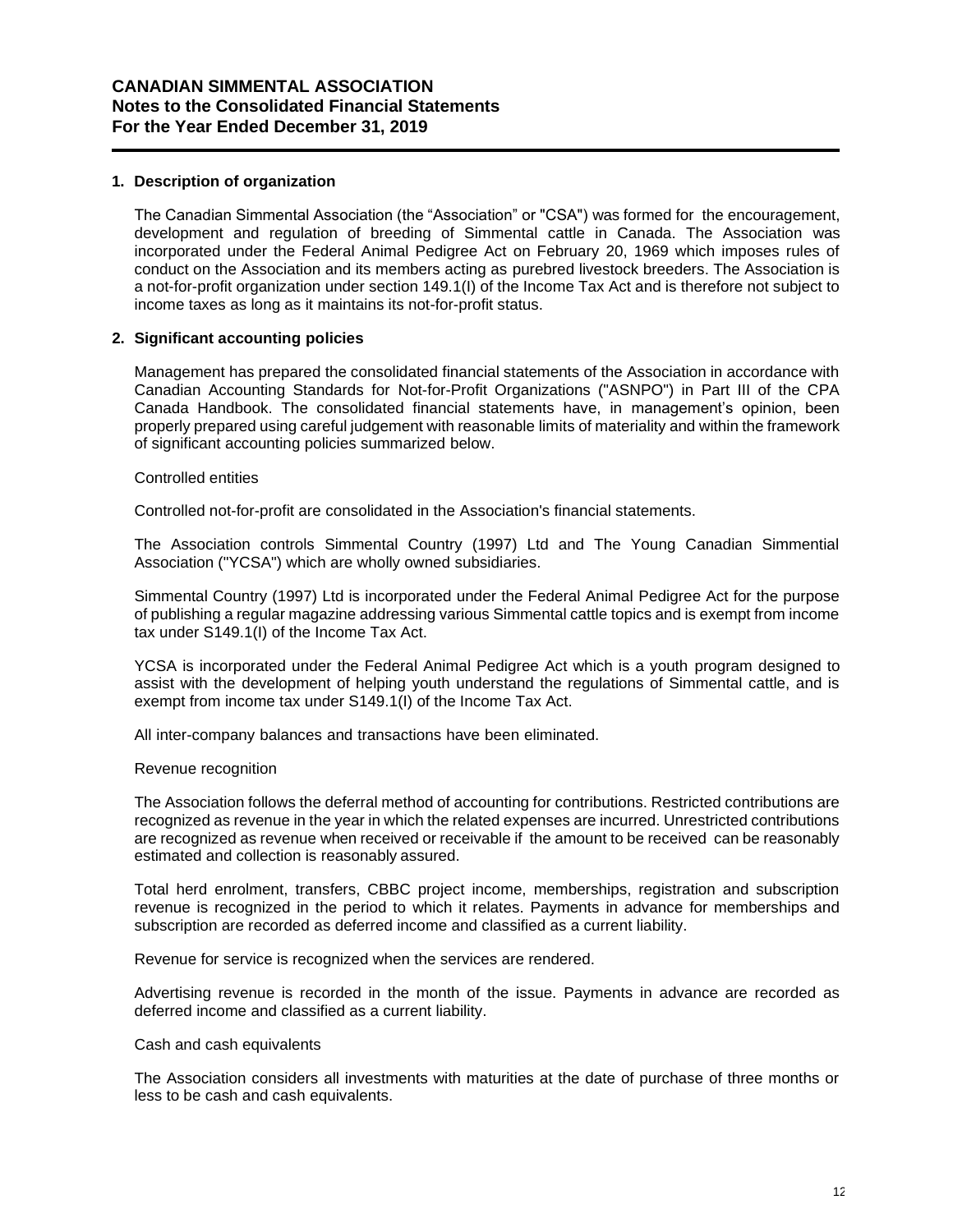## **CANADIAN SIMMENTAL ASSOCIATION Notes to the Consolidated Financial Statements For the Year Ended December 31, 2019**

#### Marketable securities

Marketable securities include bonds, T-bills, term deposits, preferred shares and common shares of publicly traded entities. These investments are classified as held for trading and therefore measured at fair value.

### Property and equipment

Property and equipment are stated at cost less accumulated amortization. Amortization is provided on a straight line basis over their estimated useful lives as follows:

| 20 years |
|----------|
| 10 years |
| 3 years  |
| 10 years |
| 10 years |
|          |

The Association regularly reviews its property and equipment to eliminate obsolete items.

#### Contributed services

The Board of Directors volunteer their time to attend board meetings and represent the Association at events. Members also volunteer their time to organize and operate the provincial association and represent the Association at events. Due to the difficulty of determining the fair value of volunteer hours, contributed services are not recognized in the financial statements.

#### Measurement uncertainty

The preparation of consolidated financial statements in conformity with ASNPO requires management to make estimates and assumptions that affect the reported amount of assets and liabilities, disclosure of contingent assets and liabilities at the date of the financial statements and the reported amounts of revenues and expenses during the period. Such estimates are periodically reviewed and any adjustments necessary are reported in earnings in the period in which they become known. Actual results could differ from these estimates. Examples of such estimates include amortization of property and equipment, estimated useful life of capital assets, application of revenue recognition policies and accrued liabilities.

### Financial instruments

Financial instruments are recorded at fair value when acquired or issued. In subsequent periods financial assets with actively traded markets are reported at fair value, with any unrealized gains and losses reported in income. Cash and cash equivalent and marketable securities are measured at fair value. All other financial instruments are measured at amortized cost. The financial instruments measured at amortized cost include accounts receivable and accounts payable and accrued liabilities. The amounts due to/from related parties are measured at the exchange amount.

The fair value of a financial instrument is the estimated amount that the Association would receive or pay to settle a financial asset or financial liability as at the reporting date. The fair values of accounts receivable and accounts payable approximate their carrying values due to their short term nature.

### **3. Marketable securities**

Marketable securities include bonds, T-bills, term deposits, preferred shares and common shares of publicly traded entities and are reported at fair values. In the current year, marketable securities consisted of bonds and T-bills. In the prior year, investment consisted of bonds, T-bills and term deposits earning interest at rates which vary from 1.75% to 4.30%.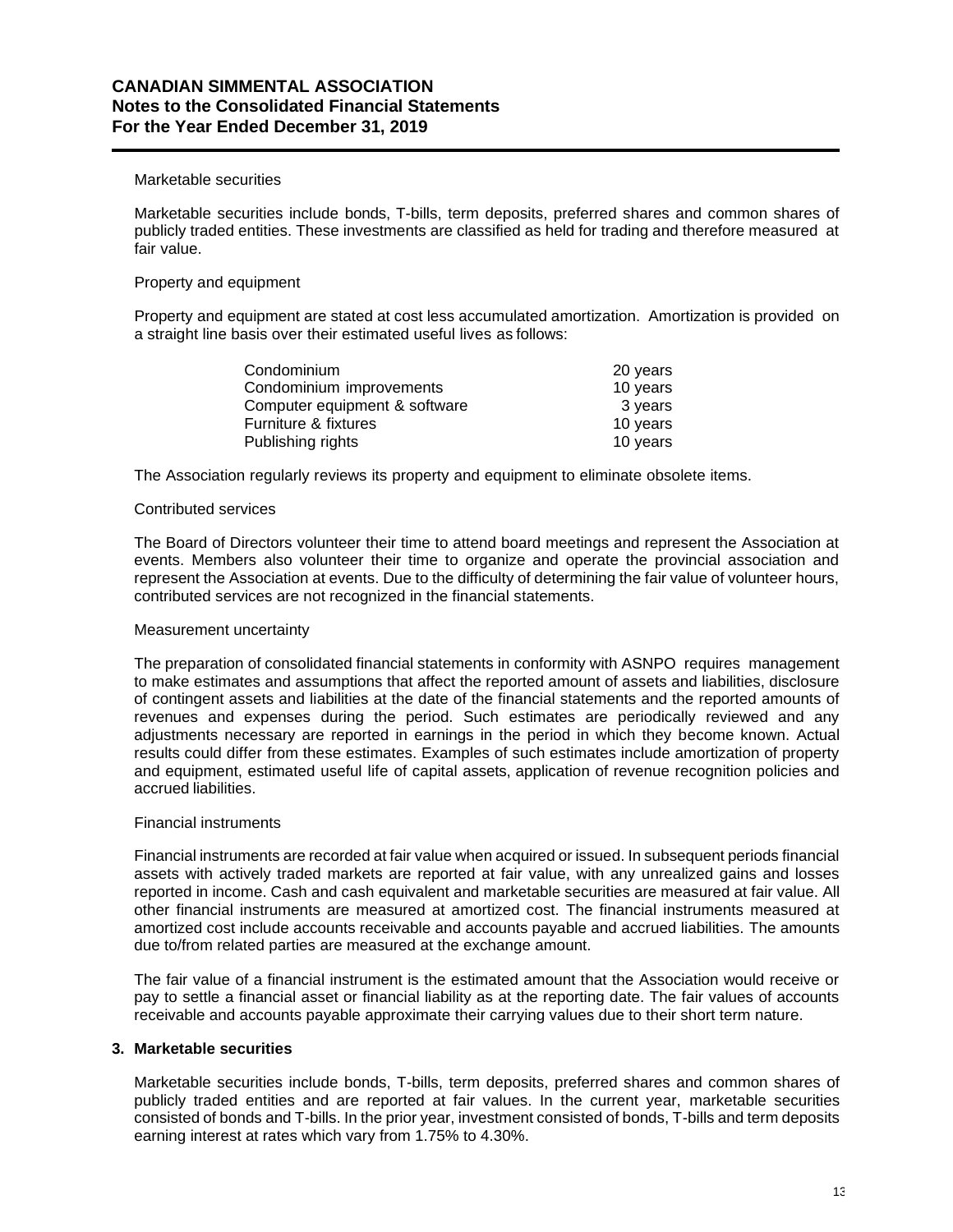## **CANADIAN SIMMENTAL ASSOCIATION Notes to the Consolidated Financial Statements For the Year Ended December 31, 2019**

## **4. Property and equipment**

|                               | Cost      | <b>Accumulated</b><br>amortization | <b>Net</b><br>2019 | <b>Net</b><br>2018 |
|-------------------------------|-----------|------------------------------------|--------------------|--------------------|
| Condominium                   | 235,999   | \$<br>235,999                      | $\blacksquare$     | ۰                  |
| Publishing rights             | 233,000   | 233,000                            | $\blacksquare$     |                    |
| Computer equipment & software | 275,314   | 260,744                            | 14.570             | 19,289             |
| Furniture & fixtures          | 169,372   | 169,372                            | $\blacksquare$     | 1,663              |
| Condominium improvements      | 124,056   | 80,166                             | 43,890             | 50,957             |
|                               | 1,037,741 | 979,281                            | 58,460             | 71,909             |

As of December 31, 2019, the City of Calgary property assessment value of the condominium was \$1,020,000 (2018: \$936,000).

### **5. Deferred revenue**

|                        | 2019   | 2018    |
|------------------------|--------|---------|
| Member deposits        | 10.985 | 19.546  |
| Advertisements         | 2.600  | 82.428  |
| Magazine subscriptions | 6.003  | 6,185   |
|                        | 19.588 | 108.159 |

### **6. Financial instruments**

The Association's financial instruments include cash and cash equivalents, marketable securities, accounts receivable and accounts payable and accrued liabilities. It is management's opinion, that the Association is not exposed to significant risks arising from these financial instruments with the exception of the risks noted below.

### **Credit risk**

Credit risk arises from the potential that a counter party will fail to perform its obligations. The Association is exposed to credit risk from its members and customers. Its customers are primarily in the agricultural industry. In order to reduce its credit risk, the Association conducts regular reviews of its existing members and customers' credit performance. An allowance for doubtful accounts is established based upon factors surrounding the credit risk of specific accounts, historical trends and other information. The Association has a significant number of members and customers which minimizes concentration of credit risk.

### **Interest risk**

Interest risk is the risk that future cash flows associated with a monetary financial instrument will fluctuate in amount with changes to interest rates. The Association manages its portfolio investments based on its cash flow needs and with a view of optimising its interest income.

### **Currency risk**

Currency risk is the risk to the Association's earnings that arise from fluctuations of foreign exchange rates and the degree of volatility of these rates. The Association is exposed to foreign currency exchange risk on cash, accounts receivable, and accounts payable held in U.S. dollars. The Association does not use derivative instruments to reduce its exposure to foreign currency risk.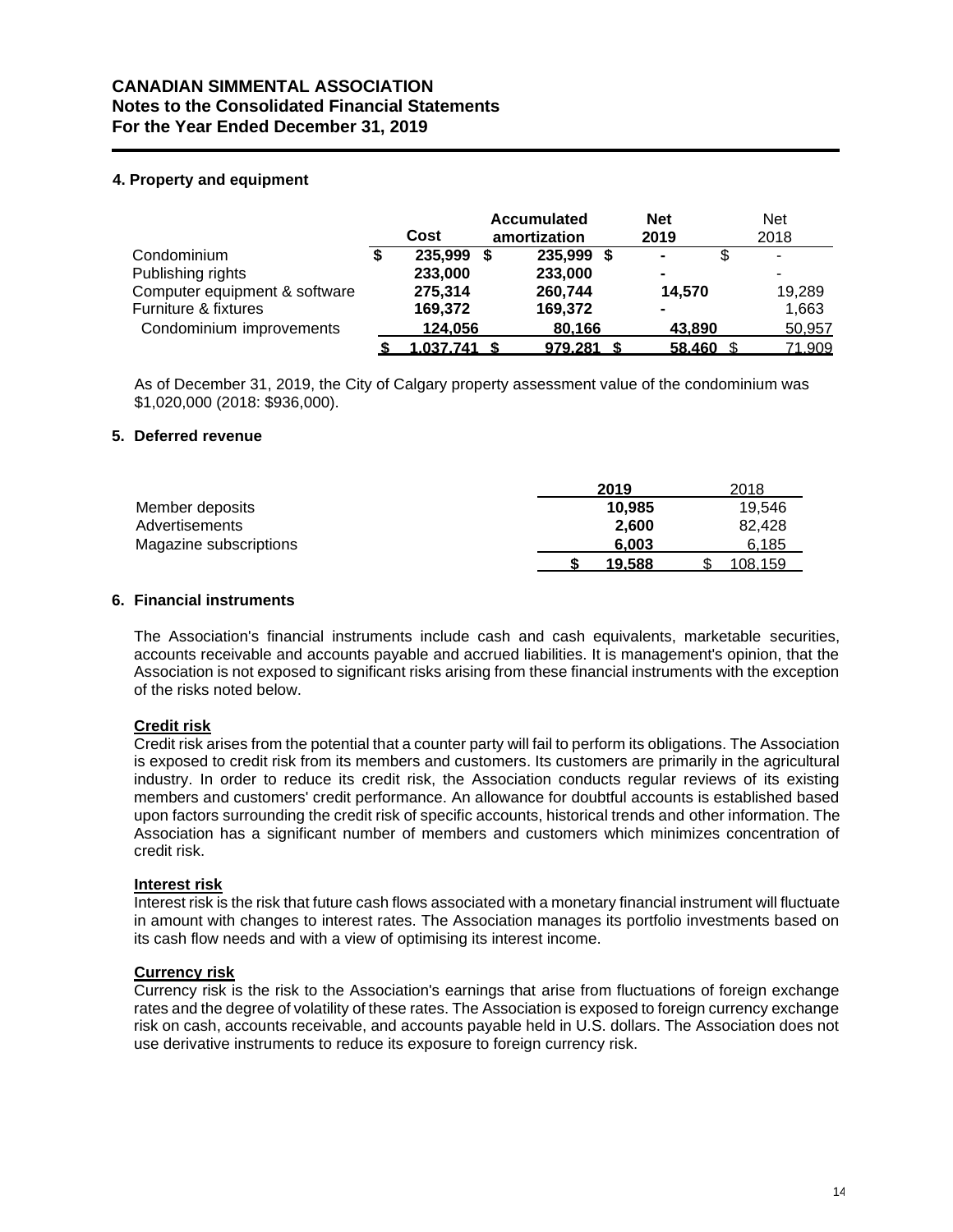## **7. Contractual obligations**

The Association has entered into a contract with a publishing company for the production of Simmental Country magazine and Commercial Country magazine. The contract is effective from June 1, 2012 to May 31, 2017. In 2017 there was an addendum to the original contract extending the term five years commencing on June 1, 2017 to May 31, 2021.

## **8. Comparative Figures**

Some of the comparative figures have been reclassified to confirm to the current year presentation.

## **9. Subsequent Events**

The global pandemic has disrupted economic activities. Although the disruption from the virus is expected to be temporary, given the dynamic nature of these circumstances, the duration of the disruption and the related financial impact cannot be reasonably estimated at this time. Management is currently assessing the impact this may have on the Association's 2020 operations.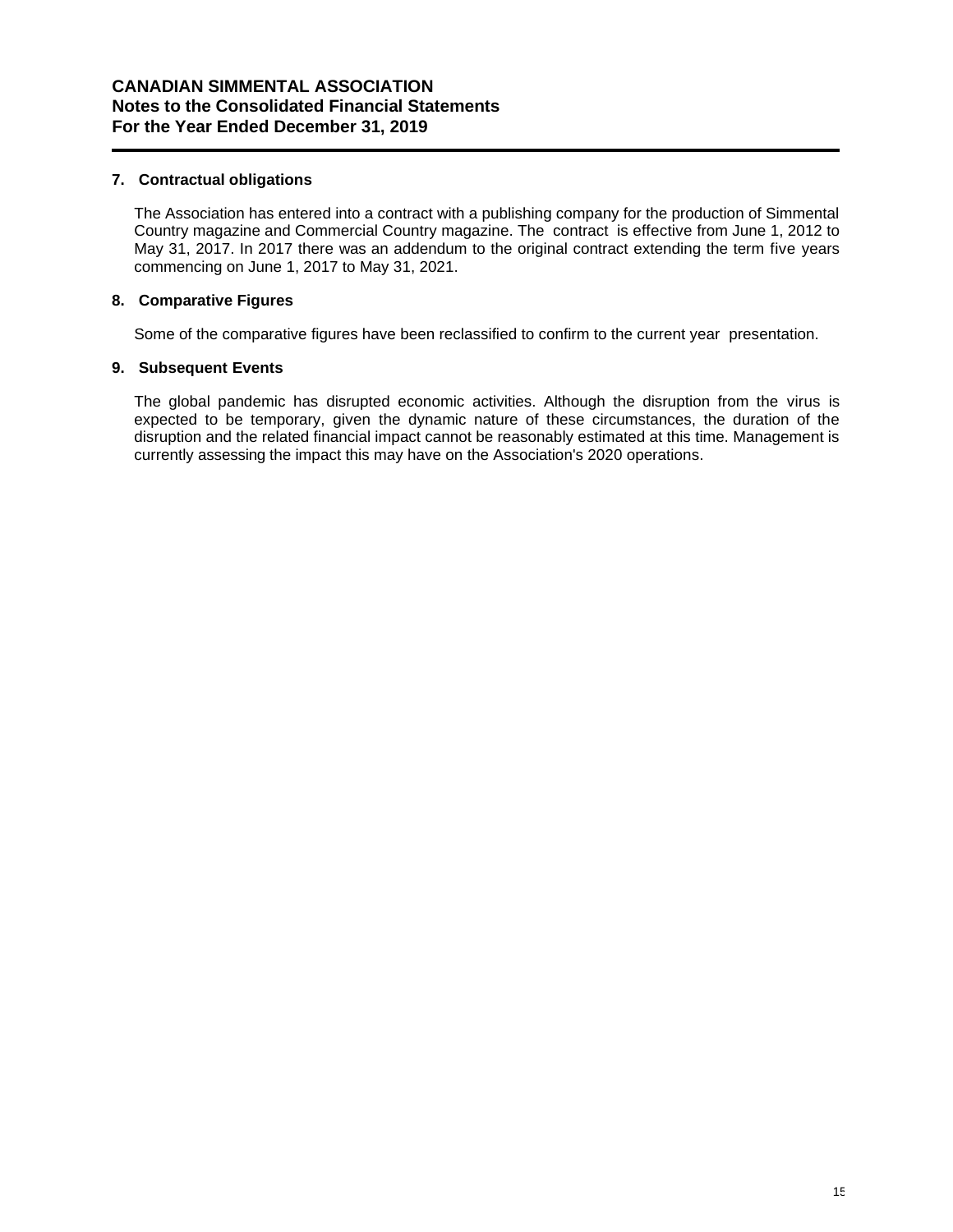## **CANADIAN SIMMENTAL ASSOCIATION Schedule 1 - Canadian Simmental Association Non-Consolidated Schedule of Operations**

**For the Year Ended December 31, 2019** 

|                                                 | 2019         |               | 2018      |
|-------------------------------------------------|--------------|---------------|-----------|
| Revenue                                         |              |               |           |
| Total herd enrolment                            | \$           | \$<br>755,315 | 753,404   |
| Registrations                                   | 223,260      |               | 224,730   |
| Lab services                                    | 182,197      |               | 197,864   |
| CBBC project income                             |              |               | 54,707    |
| Memberships                                     |              | 84,260        | 81,225    |
| Other services                                  |              | 40,245        | 39,578    |
| Transfers                                       |              | 39,130        | 42,915    |
| AMP reimbursements                              |              | 17,923        | 12,056    |
| New Holland sponsorship                         |              | 20,000        | 20,000    |
|                                                 | 1,362,330    |               | 1,426,479 |
| <b>Direct expenses</b>                          |              |               |           |
| Salaries and employee benefits                  | 494,057      |               | 452,839   |
| Lab service                                     | 168,234      |               | 157,347   |
| Advertising and promotion                       |              | 85,069        | 66,520    |
| Provincial promotion funding                    | 112,092      |               | 119,973   |
| <b>Travel</b>                                   |              | 86,752        | 86,893    |
| <b>Breed improvement</b>                        |              | 53,569        | 57,341    |
| Computer                                        |              | 41,072        | 41,387    |
| Bank charges                                    |              | 41,522        | 45,899    |
| Utilities, property taxes and insurance         |              | 37,494        | 38,616    |
| Postage and freight                             |              | 28,556        | 23,754    |
| Office                                          |              | 34,001        | 30,648    |
| Professional fees                               |              | 9,500         | 14,900    |
| Amortization                                    |              | 17,196        | 16,668    |
| Sponsorship to YCSA                             |              | 21,225        | 18,500    |
| Annual general meeting                          |              | 9,498         | 9,357     |
| Repairs and maintenance                         |              | 12,214        | 13,404    |
| Telephone                                       |              | 9,188         | 9,688     |
|                                                 | 1,261,239    |               | 1,203,734 |
| Other income                                    |              |               |           |
| Interest                                        |              | 25,136        | 18,912    |
| Unrealized gain (loss) on marketable securities |              | 66,867        | (6,059)   |
| Realized loss on marketable securities          |              | (13,033)      | (6, 464)  |
|                                                 |              | 78,970        | 6,389     |
| <b>Excess of revenue over expenses</b>          | S<br>180,061 | $\mathbf{\$}$ | 229,134   |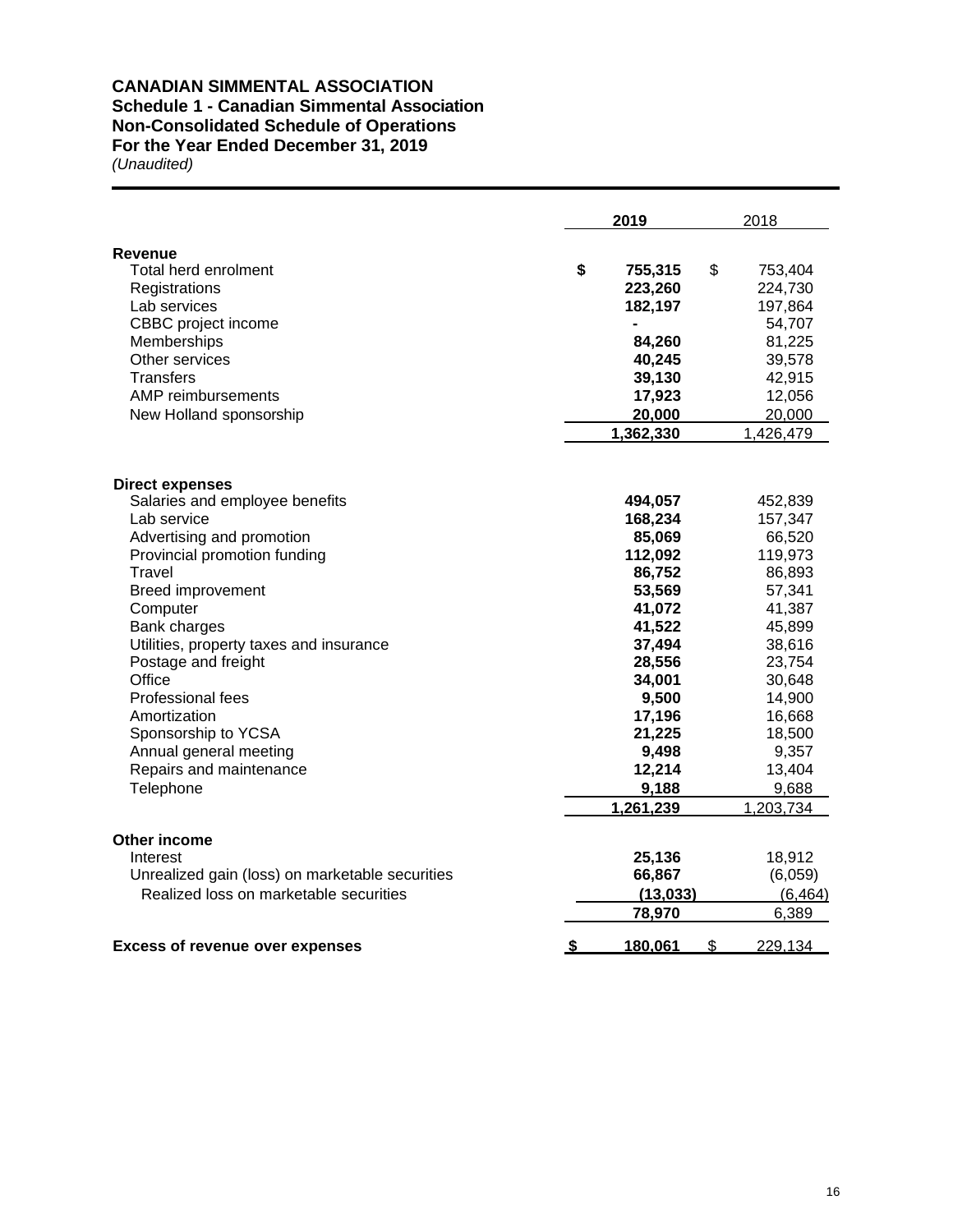## **CANADIAN SIMMENTAL ASSOCIATION Schedule 2 - Simmental Country Magazine Non-Consolidated Schedule of Operations**

## **For the Year Ended December 31, 2019**

|                                                                                                                                                                                                    |  | 2019                                                                         | 2018 |                                                                              |  |
|----------------------------------------------------------------------------------------------------------------------------------------------------------------------------------------------------|--|------------------------------------------------------------------------------|------|------------------------------------------------------------------------------|--|
| <b>Revenue</b><br>Advertising<br>Subscriptions<br>Other                                                                                                                                            |  | 310,450<br>30,286<br>30,000<br>370,736                                       | \$   | 341,836<br>29,610<br>20,742<br>392,188                                       |  |
| Direct expenses<br>Printing<br>Salaries and employee benefits<br>Magazine postage<br>Travel & promotion<br>Telephone<br>Office postage<br>Office and miscellaneous<br>Bank charges<br>Amortization |  | 187,584<br>96,132<br>59,797<br>27,375<br>3,168<br>1,266<br>137<br>168<br>821 |      | 196,012<br>87,760<br>67,300<br>30,646<br>2,458<br>1,746<br>170<br>412<br>620 |  |
| Excess (deficiency) of revenue over expenses                                                                                                                                                       |  | 376,448<br>(5, 712)                                                          | S.   | 387,124<br>5,064                                                             |  |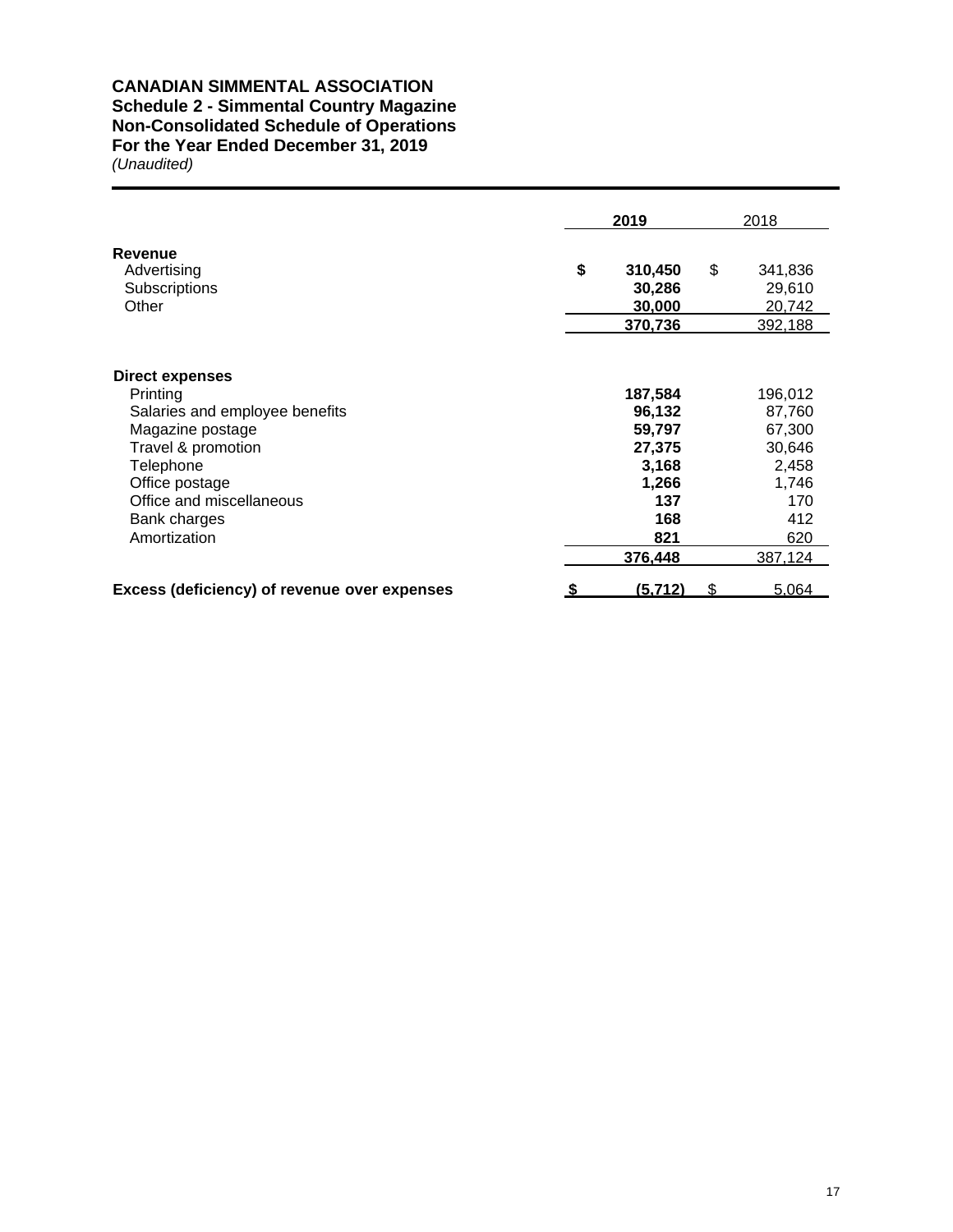# **CANADIAN SIMMENTAL ASSOCIATION**

## **Schedule 3 - Young Canadian Simmental Association**

**Non-Consolidated Schedule of Operations**

**For the Year Ended December 31, 2019**

|                                              | 2019               | 2018   |
|----------------------------------------------|--------------------|--------|
| Revenue                                      |                    |        |
| Auction                                      | \$<br>\$<br>15,000 | 20,000 |
| Donations                                    | 1,000              |        |
| National classic                             | 15,695             | 31,311 |
| Allflex fundraiser                           | 1,300              |        |
| New Holland sponsorship                      | 5,000              | 5,000  |
| AJSA CSA reimbursement                       | 3,000              | 3,000  |
| Team conference registrations/sponsorship    |                    | 6,650  |
| Online auction                               | 1,348              | 6,405  |
| <b>Promotional Items</b>                     | 100                | 40     |
|                                              | 42,443             | 72,406 |
| <b>Direct expenses</b>                       |                    |        |
| National YCSA show                           | 23,764             | 25,069 |
| Travel                                       | 24,503             | 27,380 |
| Office                                       | 620                | 599    |
| National board jackets                       | 202                | 401    |
| Advertising and promotion                    |                    | 45     |
| Bank charges                                 | 61                 | 60     |
| Team conference                              | 1,000              | 14,157 |
|                                              | 50,150             | 67,711 |
| Excess (deficiency) of revenue over expenses | (7,707)<br>\$      | 4,695  |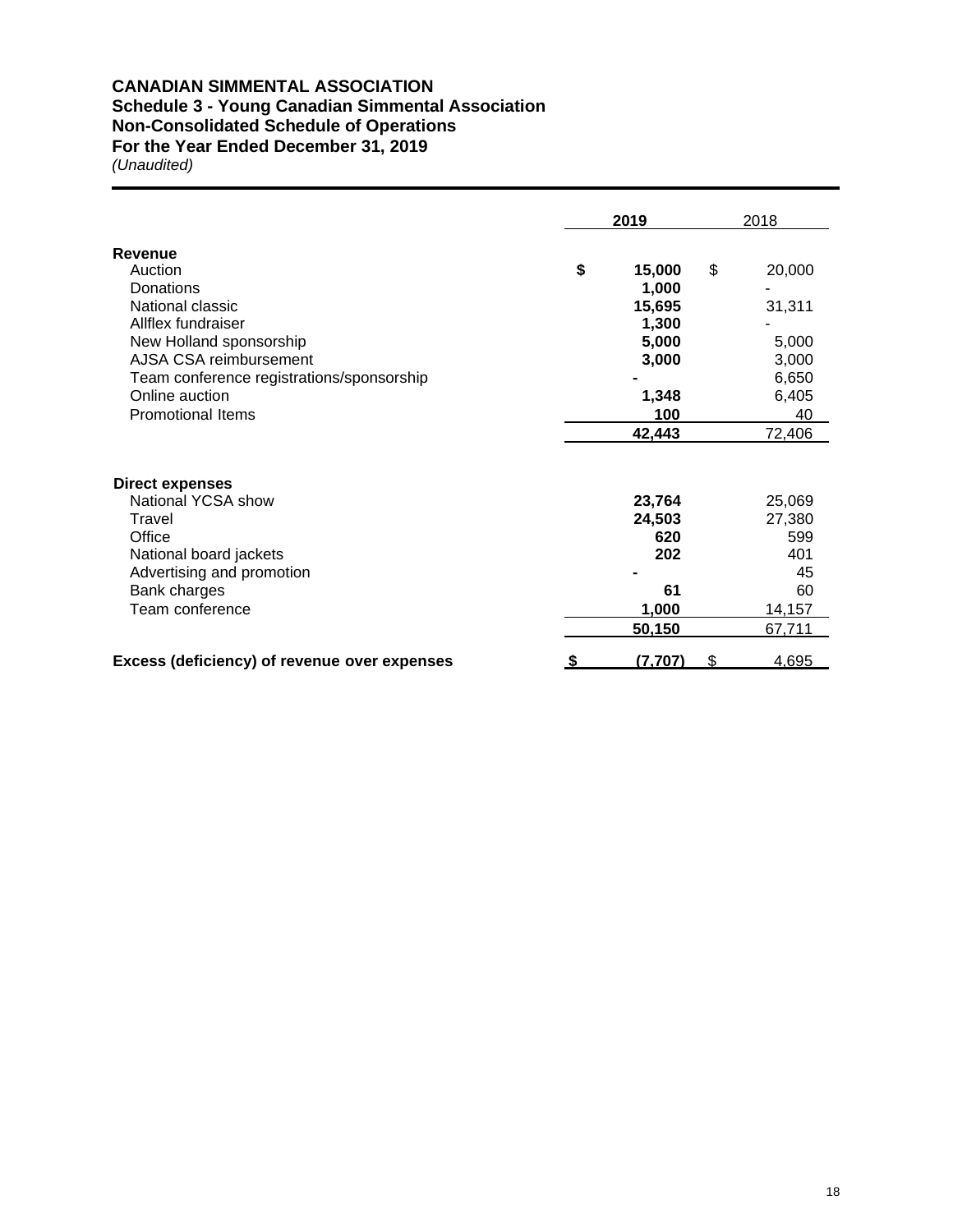## **ADVERTISING/PROMOTION AND SIMMENTAL COUNTRY REPORT**

*Francis Gagnon - Committee Chair* 

Committee members – Francis Gagnon, Frank Robblee, Blair McRae and Garth Rancier. CSA staff support Sue Giles, Rae-Lee Erickson, Bruce Holmquist

## **The 2019 Simmental Promotion and Advertising committee had another positive year.**

- We are very lucky to work with a great and professional team.
- We met twice in Calgary at the CSA office and I would like to thank everyone for their dedication and time
- Any recommendations passed by this committee is voted on by the board of directors for further approval.
- We would like to thank New Holland for their continue support and generosity since 2013 and appreciate their support which came to completion December 31, 2019.

## **Old Business**

- The response for the new CCIA blue buttons has exceeded our expectations.
- We have put a hold on the ATQ program in Quebec due to the cost of having to carry inventory which is not the case with CCIA.
- We still work hard to improve the Award of Excellence program.
- Our promotions items are well accepted and stock is current

## **New Business**

- Datamar "Comfort Tags" are now available through CCIA.
- Dangle tags are available to CSA in same blue as the RFID tags through Norheim Ranching.
- We are reviewing the calving books.
- We are developing a strategy to have a bigger share of the dairy industry, mainly in the AI market.
- Website revamp will be up and running by fall of 2020

## **Simmental Country and Commercial Country**

- These Magazines are still some of our strongest promotion and marketing items
- The postage cost remains one of our biggest expenses
- We again offered our Spring Sale Thank you Ad Special

The promotion and advertising of the Simmental breed is a great success mainly because of you, the members, who dedicate your time and market quality Simmental or influence Simmental cattle through your bull sales, female sales and feeder sales.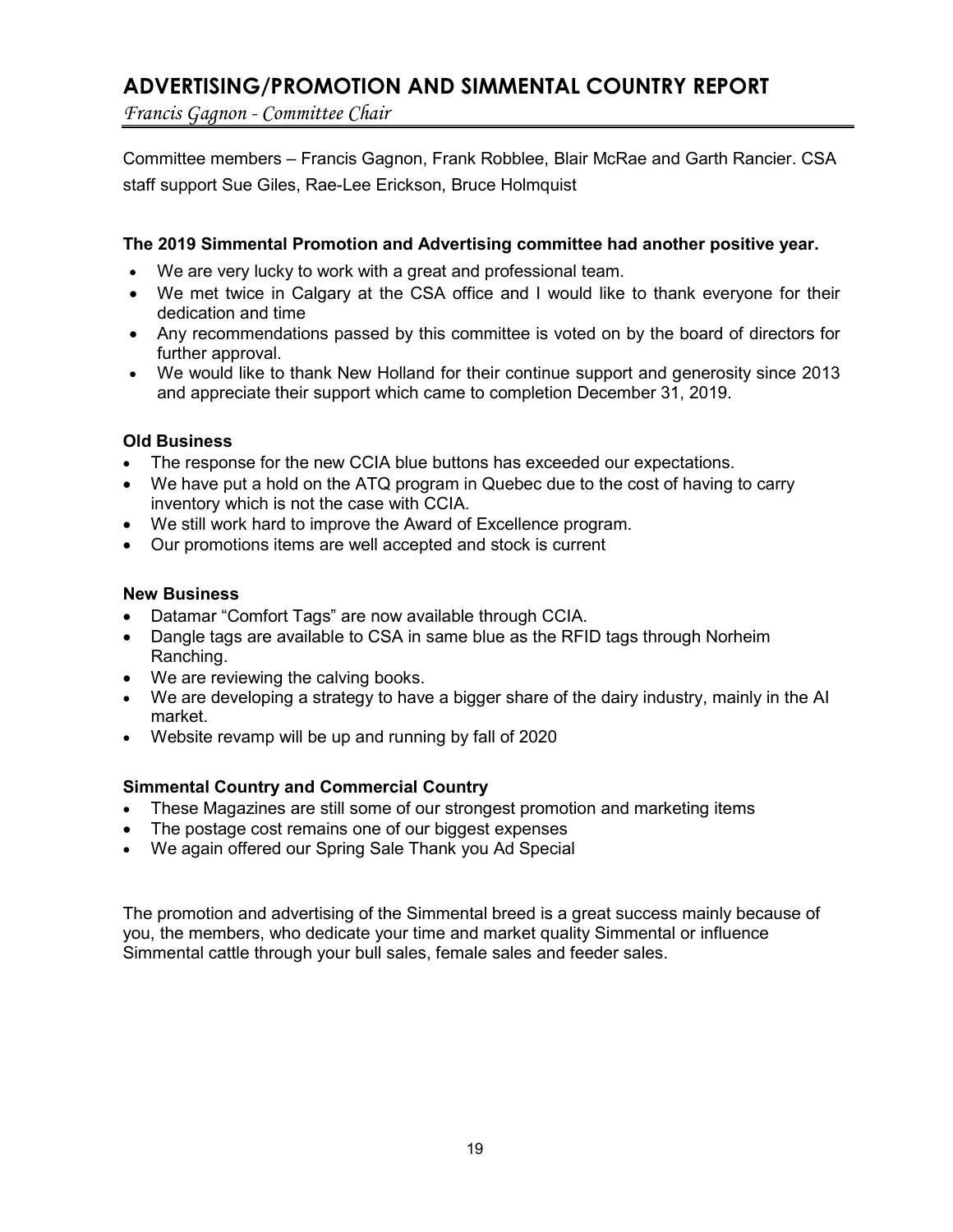## **BREED IMPROVEMENT COMMITTEE REPORT**

*Roger Deeg - Committee Chair*

Committee Members – Roger Deeg, Garth Rancier, Marlin LeBlanc, Byron Johnson, Lee McMillen, Ken Lewis, Brian Bouchard, Troy Drake, Mike McDonald and Scott Matthews. CSA consulting/staff support – Sean McGrath, Bruce Holmquist, Barb Judd.

Thank you to all members of BIC, your insight and input is valuable and appreciated.

Thank you to Sean McGrath for his deciphering of the numbers and his continued education for our members through Simmental and Commercial County articles and e-news.

AI Sire permits were implemented over the last year and DNA parentage verification was made mandatory on embryo transplant calves. This represents a continuing effort of the breed to ensure that pedigree integrity is maintained, which is the primary mandate of the CSA. Also, as of February, online Simmental.com members were able to order their DNA tests online, which has been well received.

A DNA rebate program was introduced in 2019 to encourage members to provide high density DNA on more animals. This program had limited uptake but has been extended through 2020 and is a good program to take advantage of.

Simmental was the first breed to make a financial commitment to Canadian Beef Industry Information Network (CBIN). This initiative is a joint effort of Canadian beef breeds and is designed to help empower genetic evaluation in the commercial industry and to reinforce our genetic evaluation through access to commercial industry data.

We continue to work with American Simmental Association through International Genetic Solutions (IGS) to grow genetic evaluation of our seedstock. Our genetic evaluation is the largest beef cattle evaluation in the world with over 18 million animals and their data evaluated each week. Work continues through our collaboration to continually improve the science behind the evaluation, including things such as enhancing the power of our genomic tools to increase EPD accuracy and the addition of new traits and data to the evaluation. The IGS group has also moved in the last year to share educational resources and build materials for use by all participants in the evaluation to help educate those involved in the genetic evaluation. Good information on the efforts at IGS can be found at [www.internationalgeneticssolutions.com](http://www.internationalgeneticssolutions.com/) and on their YouTube channel where a lot of educational materials are available.

CSA also participated in various industry events including the Beef Improvement Federation which is the North American Standards organization for beef cattle performance testing and evaluation, and in workshops with our evaluation service providers and other support entities such as our DNA testing labs.

- Thank you to committee members and support staff for efforts encouraging breed improvement
- AI Sire permits were implemented and DNA Parentage made mandatory on ET Calves
- DNA rebate program created and available to members through 2020
- CSA committed to CBIN initiative to engage commercial genetics
- CSA works with IGS to conduct and continually improve genetic evaluation
- CSA is part of the IGS education committee to develop and share extension efforts and resources with participating breeds
- CSA is represented in industry including BIF, IGS and other genetic evaluation partners.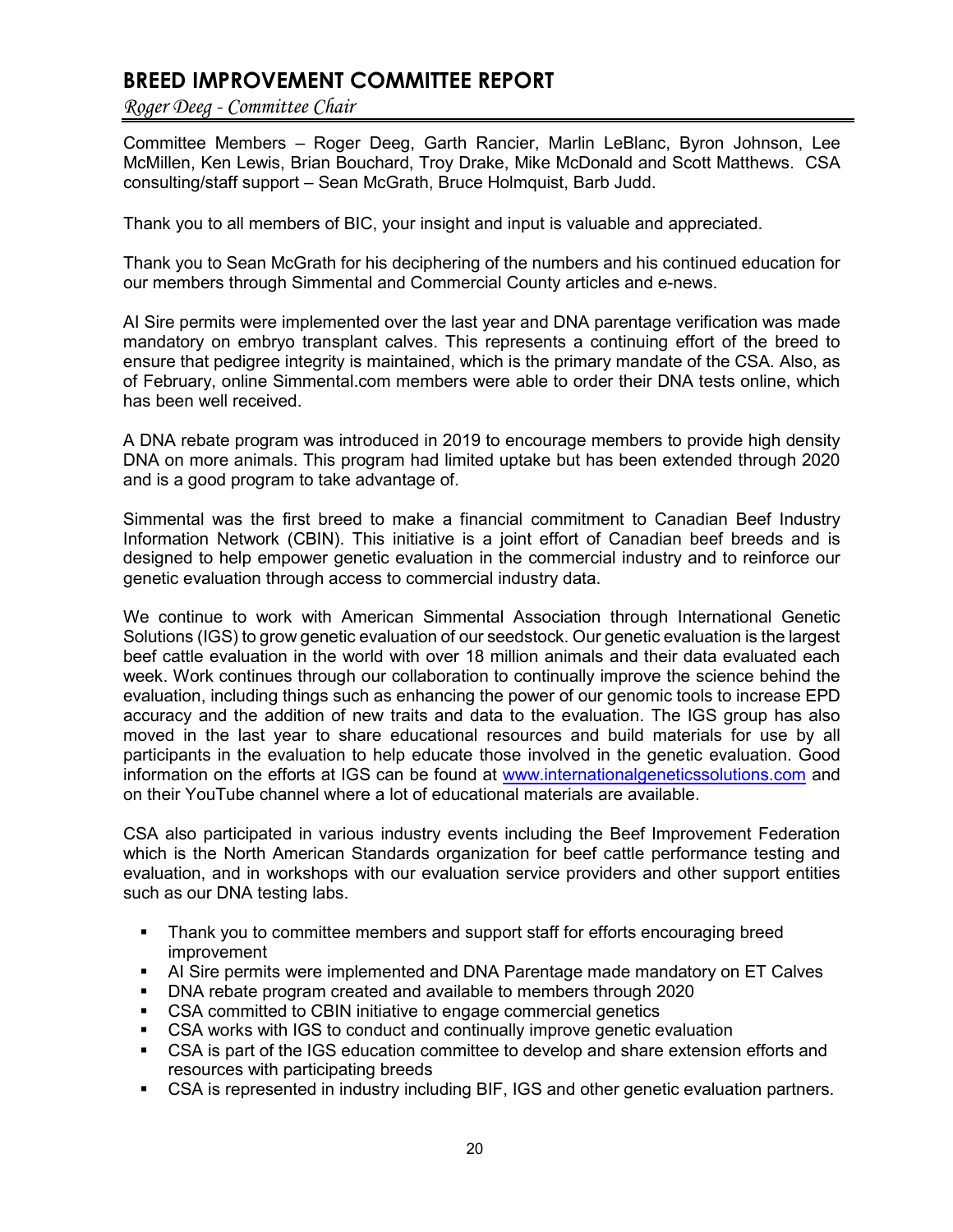## **YOUNG CANADIAN SIMMENTAL ASSOCIATION REPORT**

*Krista Whalen - National YCSA President*

- 2019 was a whirlwind but it was full of ambition from all of our members across the country. It marked a year full of events and changes within the program that were made possible through the dedication of our YCSA Coordinator Kelsey Manske, CSA Staff and most importantly the YCSA Board of Directors. A board that is eager and willing to take on challenges and make this great program that much better. This group of Simmental youth enthusiasts continues to represent this program the highest standards.
- The 2019 National Board of Directors consisted of the following:
	- Krista Whalen President & Quebec Director
	- Mackenzie Skeels 1st Vice- President & Director at Large
	- Katie Elmhirst 2nd Vice- President & Ontario Director
	- Jessie Swinamer Maritimes
	- Gracie Falconer Manitoba
	- Dayne Whelan Saskatchewan
	- Jade Noiseux Director at Large Quebec
	- Travis Edwards Alberta
- Retiring directors in 2019 were Lisa Reich, Alberta, Montana Stillman-Loyst, Ontario and Allison Booth, Maritimes. Thank you to them for their dedication and efforts put forward with this program.
- There were 5 provincial classics held across Canada in 2019.
	- **Tiger Lily Classic in Prince Albert, Saskatchewan**
	- Quebec Junior Beef Show in Cookshire, Quebec
	- **Ontario Trillium Classic in Lindsay, Ontario**
	- Manitoba Youth Beef Roundup in Neepawa, Manitoba
	- Maritime Classic in Windsor, Nova Scotia
	- **Wild Rose Classic in Stettler, Alberta**
- The 2019 National Classic was held in St-Hyacinthe, Quebec in conjunction with the Canadian Simmental Association's Annual General Meeting. The success of this show is due to the commitment and passion of this group of directors. With 90 head and roughly 70 members entered at this show, it is very clear the future for the Simmental breed is quite bright.
- First off I'd like to congratulate Ryan Edwards and Morgan Macintyre for being our high point aggregates in 2018. Both of them represented Canada very strongly in Kentucky at the American Junior Simmental National Classic. Also I would like to congratulate Terry Ennis and Lucas Williams for being our 2019 high point aggregates at the National.
- In 2020 we had decided to take a break on hosting the T.E.A.M Conference as it will resume next spring in Ontario.
- The YCSA program is a prominent youth beef breed association in Canada. The board of directors would like to thank our YCSA Coordinator Kelsey Manske for her continued guidance and efforts. The CSA and the Simmental Country for their endless contributions. The CSA board for their guidance when needed. To Blair McRae for his contributions and efforts put forward year after year. The YCSA program would not be possible without some key individuals and organizations.
- To New Holland and all our generous sponsors, thank you for all your support allowing the YCSA program to put on the events we do to grow the great Simmental Breed and shape it for the future. Most Importantly, a big Thank You to the Friends of the Canadian Simmental Foundation for providing continuous support over the past several years. This year and going forward the YCS board has made efforts to work closer in our fundraising efforts with the Foundation. Our program has been made one of the most outstanding youth beef programs due to their generosity.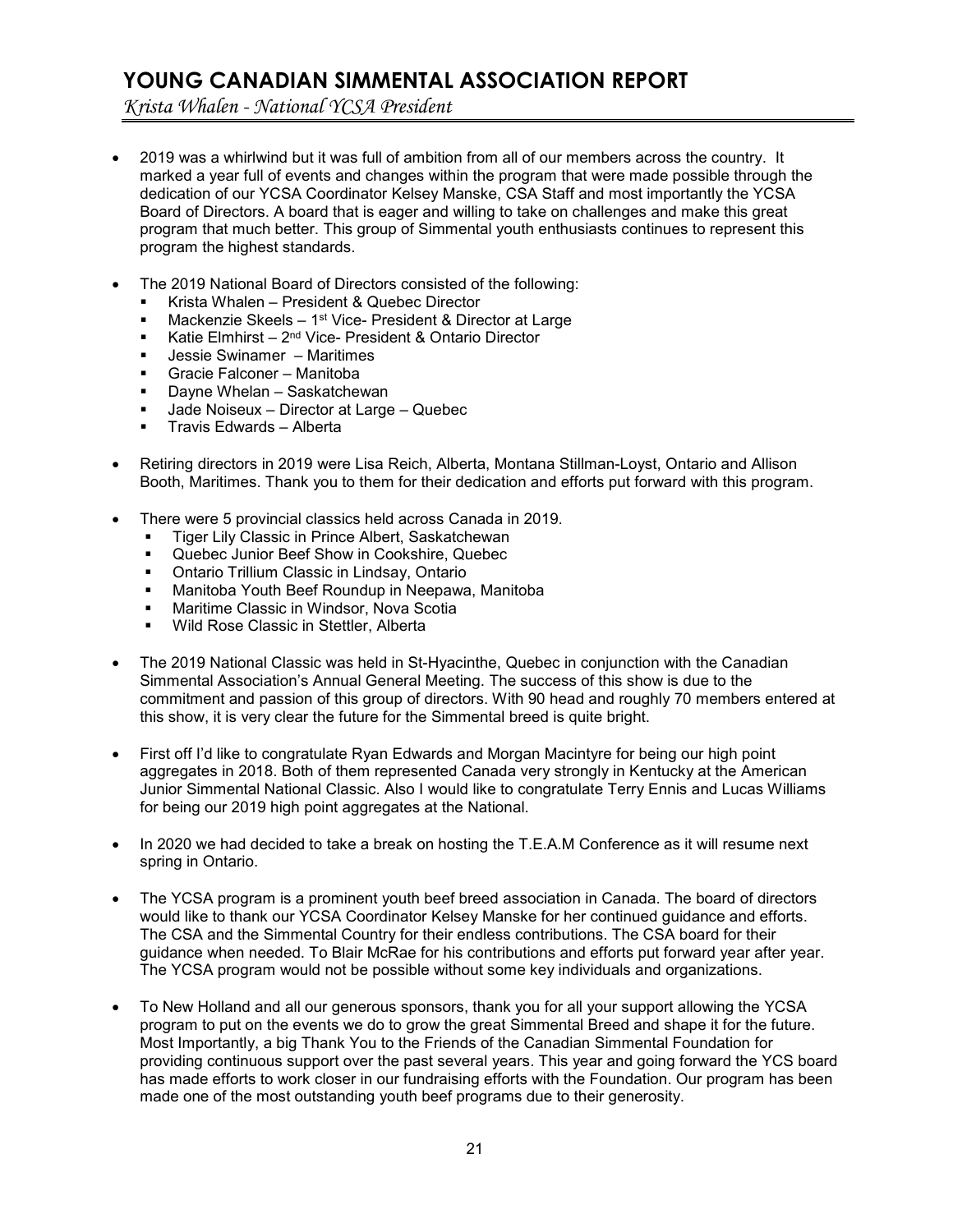## **FRIENDS OF CANADIAN SIMMENTAL FOUNDATION REPORT**

*Ken Lewis – FCSF President*

## **August 2019-**

- $\geq$  2019 Foundation Auction was held in Saint- Hyacinthe, Quebec on August 10<sup>th</sup>.
	- o Raised a total of \$100,916
	- $\circ$  \$15,000 of that was presented to the YCSA on the Sunday August 11<sup>th</sup> during their YCSA Classic for on-going activities

## **September 2019-**

- $\triangleright$  FCSF received a total of 18 scholarship applications
- Congratulations to 2019-2020 winners- Katie Maxwell, Tia Schram, Carissa Geddes Bryce Maxwell and Cassidy Pinkham.

## **October 2019-**

 $\triangleright$  Due to a unseasonable wet fall the FCSF board meeting was postponed in October so that the board members were able to get harvest done

## **November 2019-**

 $\triangleright$  Scholarship presentations were made to the winners that could attend during the Simmental shows at Farm Fair, the Royal and Agribition.

## **December 2019-**

- Foundation Board held their fall board meeting via conference call on December  $9<sup>th</sup>$
- FCSF created a transportation subsidy program to help support YCSA members travel to the biannual TEAM Leadership Conference and National Classic.
- $\triangleright$  Tax receipts were issued to everyone that donated to the Foundation auction in 2019.

## **February 2020-**

 $\triangleright$  Crowe Bros of Gilbert Plains, Manitoba agreed to be the 2020 Friend of the Foundation, meaning they would donate lot 1 (bred heifer) to the annual auction

### **March 2020-**

▶ 2020 Spring Board meeting was held via conference call due to Covid-19

## **April 2020-**

 $\triangleright$  Still hopeful for a 2020 Auction the FCSF sent out a flyer in the CSA mail out promoting the 2020 Auction. The mail out also included promotion for the 2020 Scholarships and Bursary

### **May 2020-**

- $\triangleright$  2020 Scholarships made available May 1<sup>st</sup>. They are on the FSCF and CSA websites
- After much discussion the FCSF made the difficult decision to postpone the 2020 Auction to July 2021 in Manitoba to correspond with the CSA. The Crowe Bros will be the 2021 Friend.
- FCSF will still hold their AGM via Zoom as part of the CSA's AGM.

### **June 2020-**

 $\triangleright$  Because we are not having an auction in 2020 the Foundation thought this is the perfect time to thank everyone who has donated, volunteered and purchased items from all of our auctions going back to 2007. A letter went out in the June mail corresponding with this message and a list of all the supporters has been put on the Foundation website.

### **July 2020-**

- $\triangleright$  We would like to thank Ron Nolan for his many years of service to the Foundation.
- ▶ 2019 the Foundation introduced the Advancing Education Bursary. Eligible for any CSA members 25 years of age and younger. Money must be put towards training for conferences and Agriculture events to further knowledge in the Ag industry. Application deadlines are twice a year March 1<sup>st</sup> and October 1<sup>st</sup>. Applications are available on the Foundation and CSA website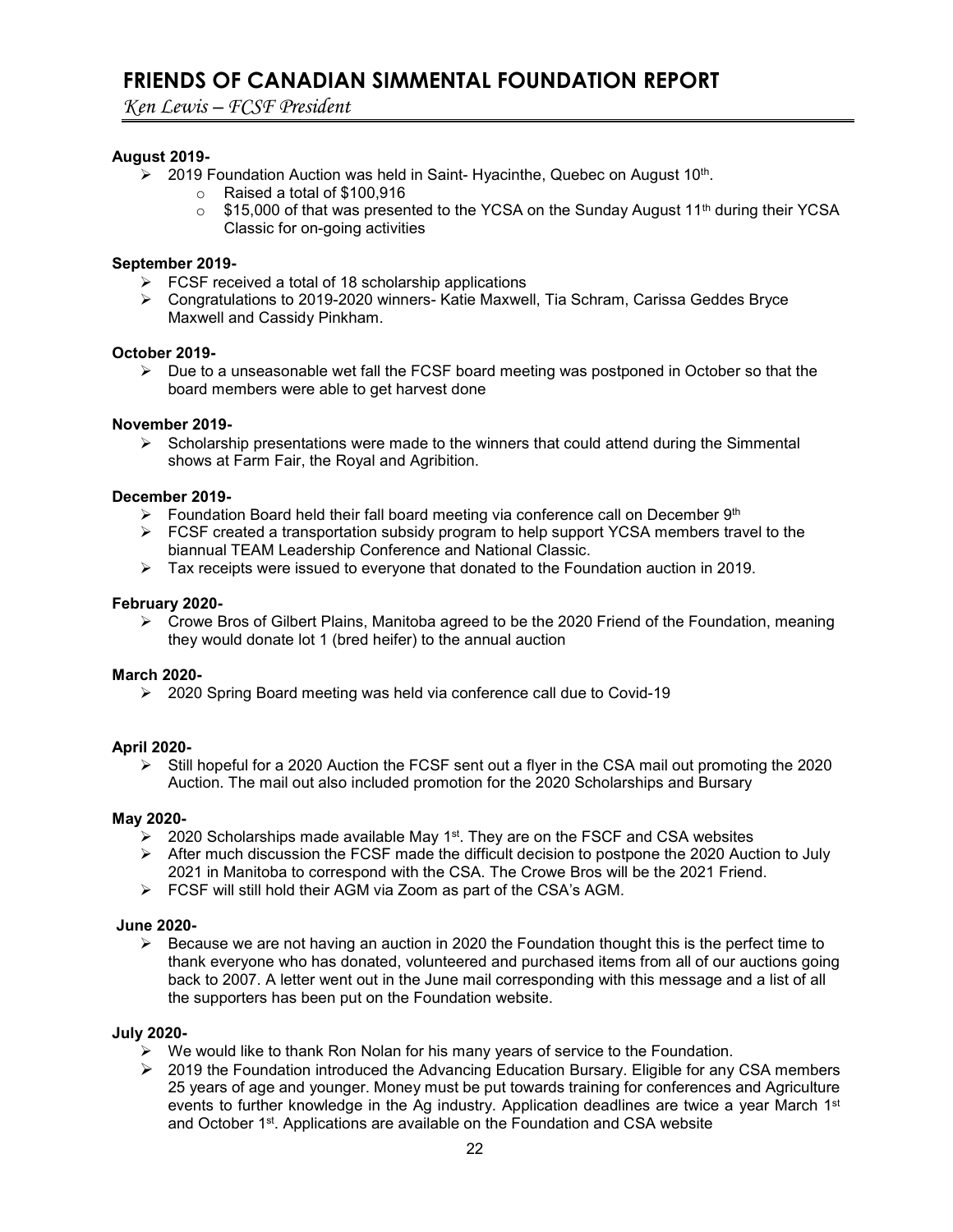

Tel: 403-266-5608 Fax: 403-233-7833 **[www.bdo.ca](http://www.bdo.ca/)**

## **INDEPENDENT PRACTITIONER'S REVIEW ENGAGEMENT REPORT**

To the Members of The Friends of the Canadian Simmental Foundation

We have reviewed the accompanying financial statements of The Friends of the Canadian Simmental Foundation, that comprise the statement of financial position as at December 31, 2019 and the statements of operations, changes in net assets and cash flows for the year then ended, and a summary of significant accounting policies and other explanatory information.

Management's Responsibility for the Financial Statements

Management is responsible for the preparation and fair presentation of these financial statements in accordance with Canadian accounting standards for not-for-profit organizations, and for such internal control as management determines is necessary to enable the preparation of financial statements that are free from material misstatement, whether due to fraud or error.

Practitioner's Responsibility

Our responsibility is to express a conclusion on the accompanying financial statements based on our review. We conducted our review in accordance with Canadian generally accepted standards for review engagements, which require us to comply with relevant ethical requirements.

A review of financial statements in accordance with Canadian generally accepted standards for review engagements is a limited assurance engagement. The practitioner performs procedures, primarily consisting of making inquiries of management and others within the entity, as appropriate, and applying analytical procedures, and evaluates the evidence obtained.

The procedures performed in a review are substantially less in extent than, and vary in nature from, those performed in an audit conducted in accordance with Canadian generally accepted auditing standards. Accordingly, we do not express an audit opinion on these financial statements.

#### Conclusion

Based on our review, nothing has come to our attention that causes us to believe that these financial statements do not present fairly, in all material respects, the financial position of The Friends of the Canadian Simmental Foundation as at December 31, 2019 and the results of its operations and its cash flows for the year then ended in accordance with Canadian accounting standards for not-forprofit organizations.

BDO Canada LLP

Chartered Professional Accountants

Calgary, Alberta

June 24, 2020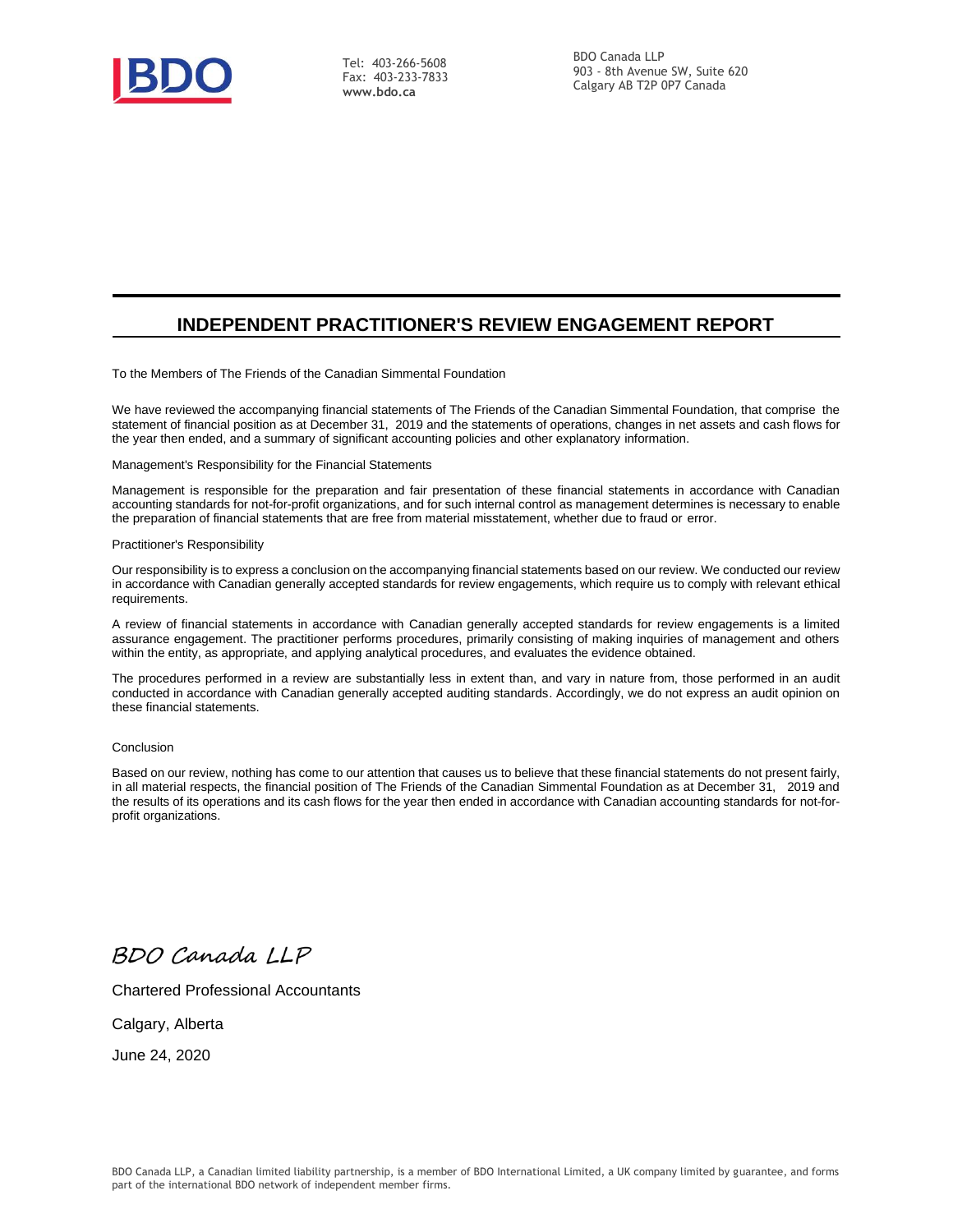## **THE FRIENDS OF THE CANADIAN SIMMENTAL FOUNDATION Statement of Financial Position As at December 31, 2019**

*(Unaudited)*

|                                                                                                                                     |    | 2019                           |    |                                |
|-------------------------------------------------------------------------------------------------------------------------------------|----|--------------------------------|----|--------------------------------|
| <b>Assets</b>                                                                                                                       |    |                                |    |                                |
| Current<br>Cash and cash equivalents<br>Marketable securities (Note 3)<br>Accounts receivable<br>Goods and services tax recoverable | \$ | 92,459<br>27,584<br>200<br>376 | \$ | 25,341<br>27,584<br>300<br>304 |
|                                                                                                                                     |    | 120,619                        |    | 53,529                         |
| Long term investments (Note 4)                                                                                                      |    | 382,896                        |    | 340,951                        |
|                                                                                                                                     |    | 503.515                        |    | 394.480                        |
| <b>Liabilities</b>                                                                                                                  |    |                                |    |                                |
| Current<br>Accounts payable and accrued liabilities                                                                                 | \$ | 5,297                          | \$ | 5,123                          |
| <b>Net assets</b>                                                                                                                   |    |                                |    |                                |
| General<br>(Schedule 1)<br>Scholarships                                                                                             |    | 467,523                        |    | 347,170                        |
| (Schedule 2)                                                                                                                        |    | 30,695                         |    | 42,187                         |
|                                                                                                                                     |    | 498,218                        |    | 389,357                        |
|                                                                                                                                     | S  | 503,515                        | \$ | 394,480                        |

## **APPROVED ON BEHALF OF THE BOARD OF DIRECTORS**

**Director Director** 

**Director Director**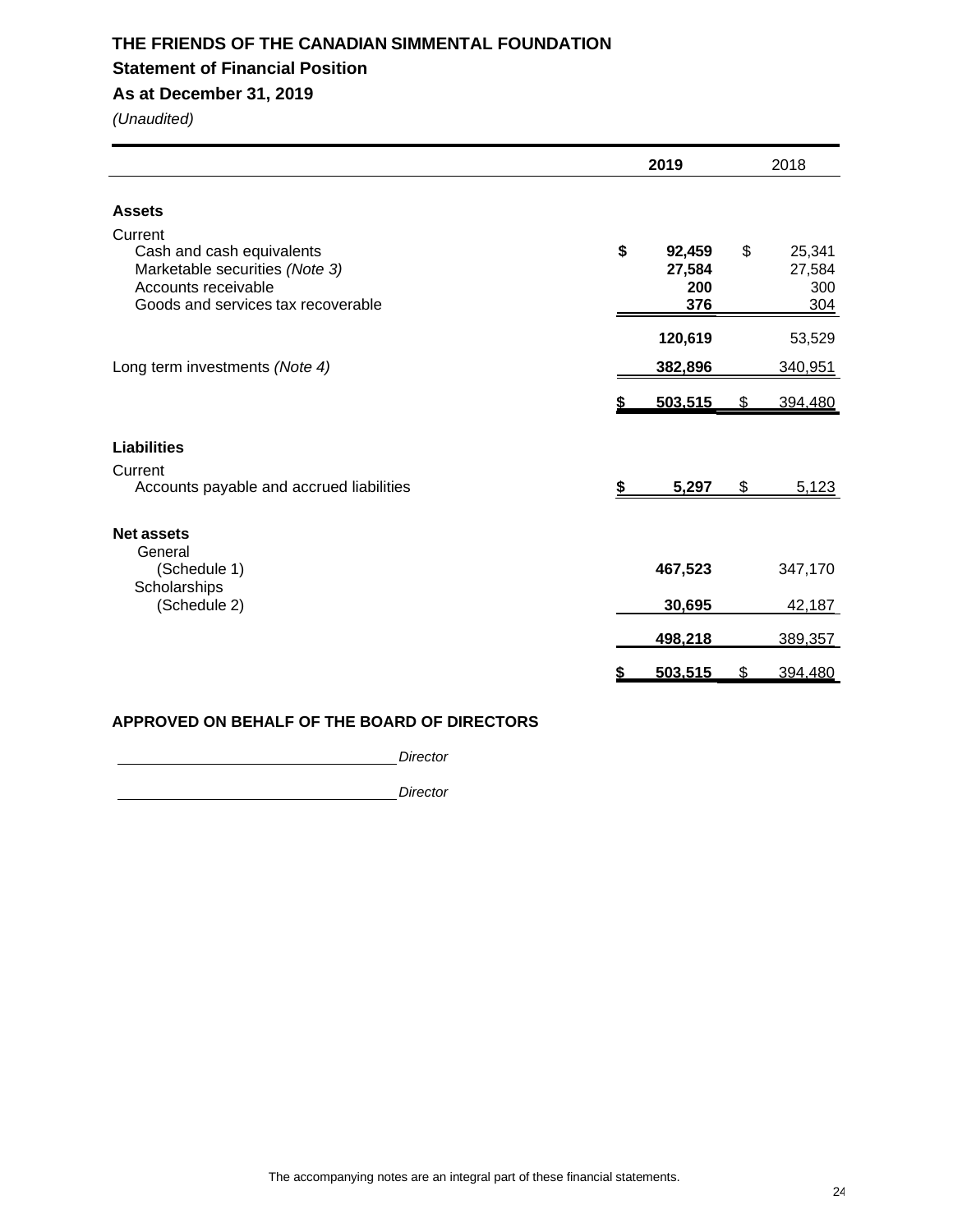## **THE FRIENDS OF THE CANADIAN SIMMENTAL FOUNDATION Statement of Operations**

## **For the Year Ended December 31, 2019**

|                                                                                                                                                                                                                                                                                                             | 2019                                                                                              | 2018                                                                                      |
|-------------------------------------------------------------------------------------------------------------------------------------------------------------------------------------------------------------------------------------------------------------------------------------------------------------|---------------------------------------------------------------------------------------------------|-------------------------------------------------------------------------------------------|
| Revenue<br>Foundation auction<br>Donations<br>Interest income                                                                                                                                                                                                                                               | \$<br>100,916<br>10,635<br>9,814                                                                  | \$<br>127,356<br>2,404<br>6,888                                                           |
|                                                                                                                                                                                                                                                                                                             | 121,365                                                                                           | 136,648                                                                                   |
| <b>Expenses</b><br>Sponsorship<br>Scholarships<br>Foundation auction<br>Bank charges<br><b>Professional fees</b><br>Advertising and marketing<br>Donation<br>Travel and meeting costs<br>Scholarship recognition gifts<br>Telephone and conference calls<br>Office supplies and postage<br><b>Bad debts</b> | 15,000<br>12,000<br>9,697<br>5,543<br>5,020<br>1,399<br>1,000<br>676<br>300<br>53<br>24<br>50,712 | 20,000<br>12,000<br>5,854<br>1,735<br>4,270<br>1,831<br>751<br>101<br>43<br>140<br>46,725 |
| Other income<br>Unrealized gain (loss) on marketable securities<br>Realized gain on marketable securities                                                                                                                                                                                                   | 32,944<br>5,264                                                                                   | (19, 945)<br>7,704                                                                        |
|                                                                                                                                                                                                                                                                                                             | 38,208                                                                                            | (12, 241)                                                                                 |
| <b>Excess of revenue over expenses</b>                                                                                                                                                                                                                                                                      | 108,861                                                                                           | \$<br>77,682                                                                              |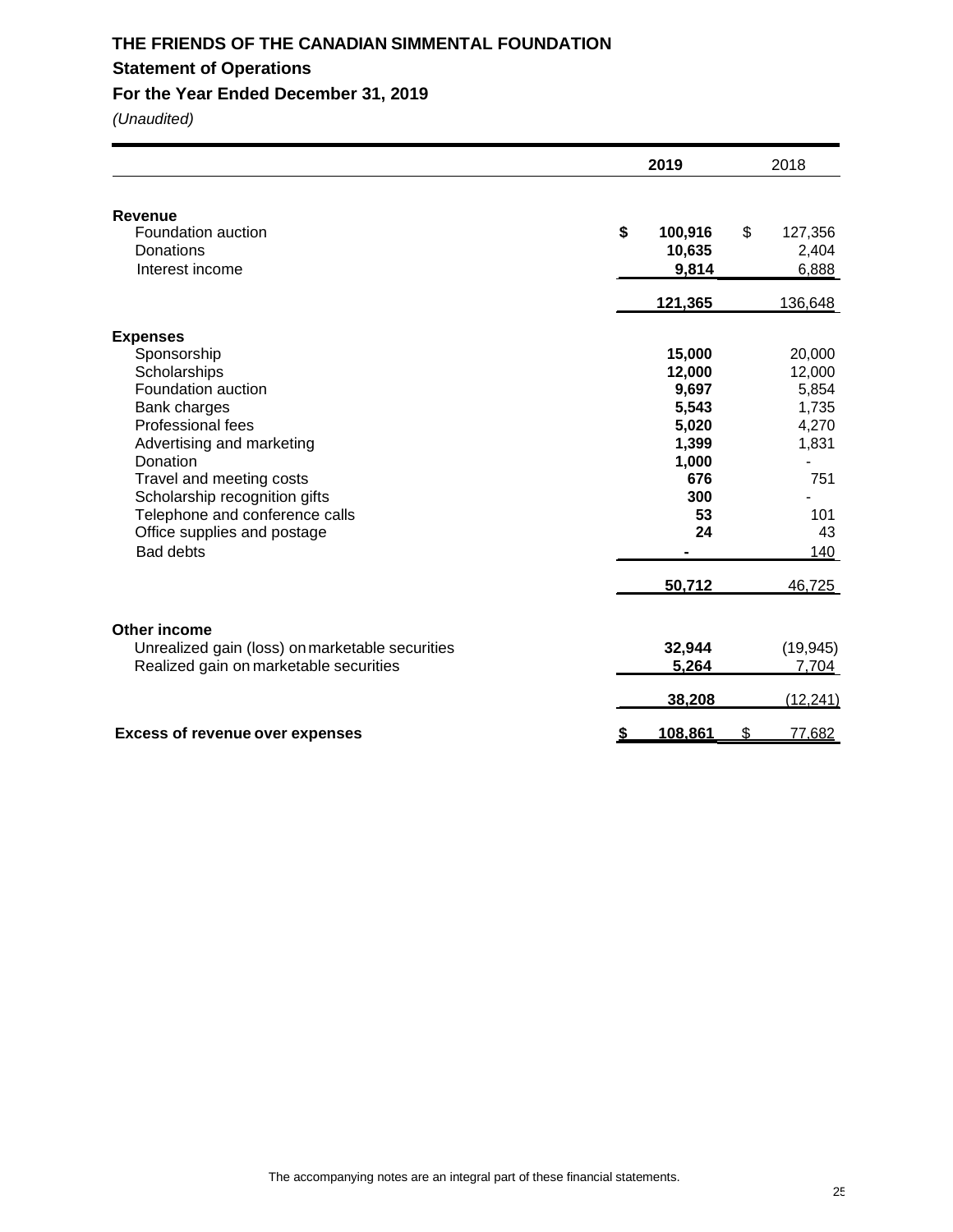# **THE FRIENDS OF THE CANADIAN SIMMENTAL FOUNDATION**

## **Statement of Changes in Net Assets**

## **For the Year Ended December 31, 2019**

|                                                                  |    | General<br>(Schedule 1) | <b>Scholarships</b><br>(Schedule 2) |    | Total<br>2019 |    | Total   |  |
|------------------------------------------------------------------|----|-------------------------|-------------------------------------|----|---------------|----|---------|--|
|                                                                  |    | 2019                    | 2019                                |    |               |    | 2018    |  |
| Net assets - beginning of year<br>Excess of revenue (deficiency) | \$ | 347.170                 | \$<br>42.187                        | \$ | 389.357       | \$ | 311,675 |  |
| over expenses                                                    |    | 120,353                 | (11, 492)                           |    | 108,861       |    | 77,682  |  |
| Net assets - end of year                                         | S  | 467,523                 | \$<br>30,695                        | \$ | 498,218       | S  | 389,357 |  |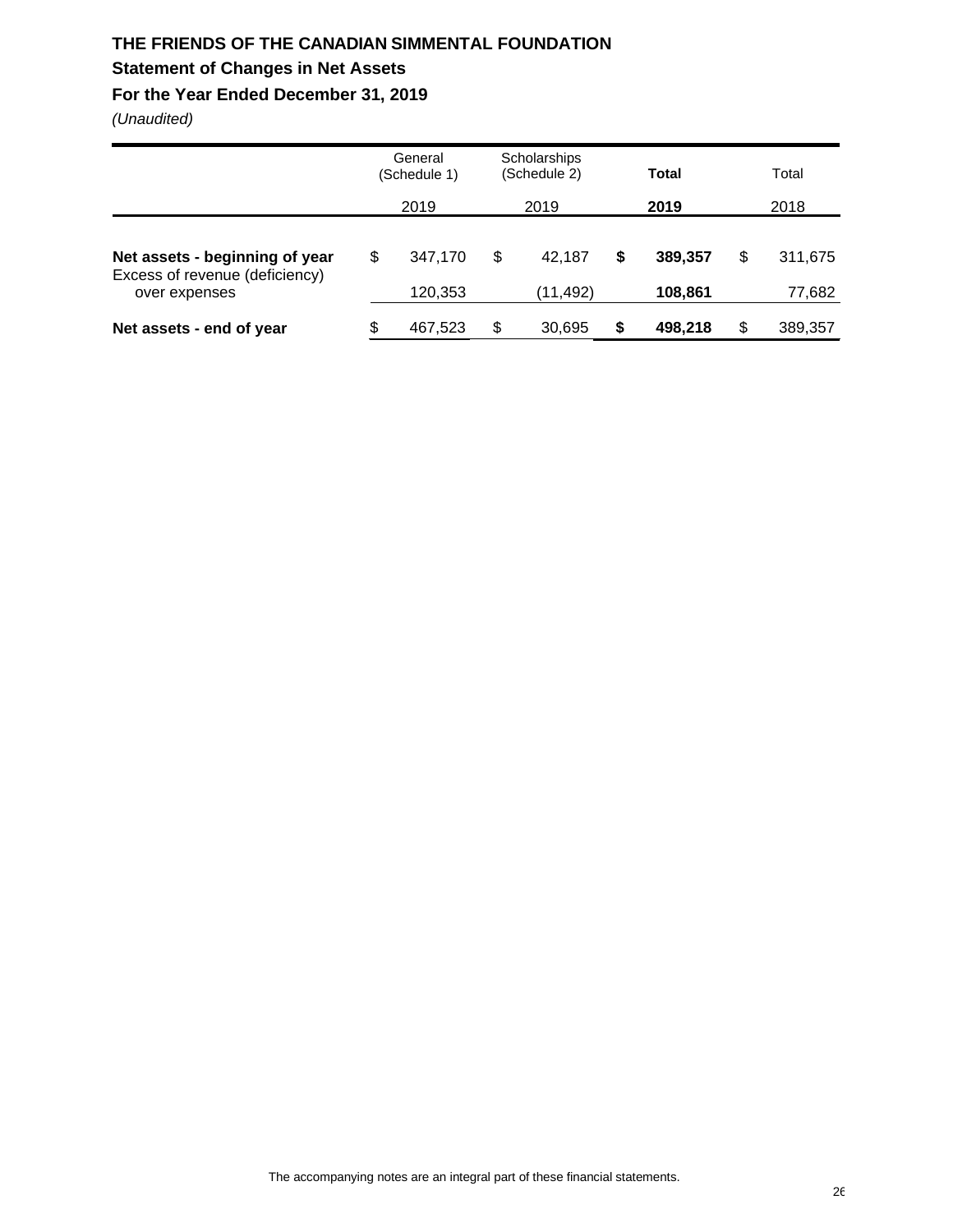## **THE FRIENDS OF THE CANADIAN SIMMENTAL FOUNDATION Statement of Cash Flows**

## **For the Year Ended December 31, 2019**

|                                                                                                                                                       | 2019                       |     | 2018                        |
|-------------------------------------------------------------------------------------------------------------------------------------------------------|----------------------------|-----|-----------------------------|
| <b>Operating activities</b><br><b>Excess of Revenue over Expenses</b><br>Items not affecting cash:<br>Unrealized gain (loss) on marketable securities | \$<br>108,861<br>(32, 944) | \$  | 77,682<br>19,945            |
| Loss on marketable securities                                                                                                                         | (5, 264)<br>70,653         |     | (7, 704)<br>89,923          |
| Changes in non-cash working capital:<br>Accounts receivable<br>Accounts payable and accrued liabilities<br>Goods and services tax recoverable         | 100<br>173<br>(72)         |     | 390<br>(2, 425)<br>45       |
|                                                                                                                                                       | 201                        |     | (1,990)                     |
| Cash flows from operating activities                                                                                                                  | 70,854                     |     | 87,933                      |
| In resting activities<br>Purchase of investments<br>Proceeds on disposal of investments<br>Dividend reinvestment                                      | (3,736)                    |     | (364, 597)<br>24,926<br>246 |
| Cash flows used by investing activities                                                                                                               | (3,736)                    |     | (339, 425)                  |
| Increase (decrease) in cash and cash equivalents                                                                                                      | 67,118                     |     | (251, 492)                  |
| Cash and cash equivalents- beginning of year                                                                                                          | 25,341                     |     | 276,833                     |
| Cash and cash equivalents- end of year                                                                                                                | 92.459                     | \$. | 25.341                      |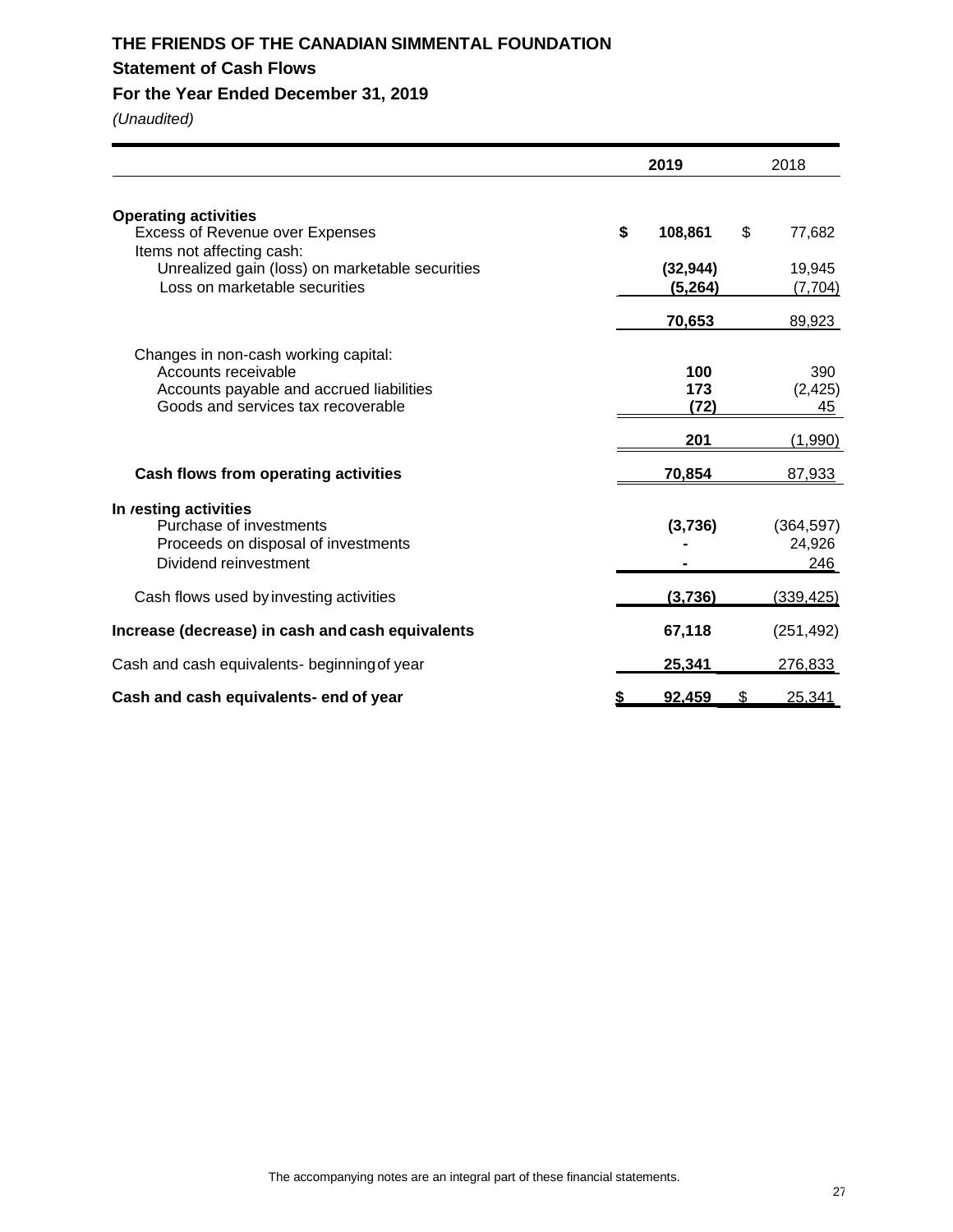*(Unaudited)*

### **1. Description of organization**

The Friends of Canadian Simmental Foundation (the "Foundation" or "FCSF") is a not-for-profit organization federally incorporated under the Canada Corporations Act on November 18, 2008. The Foundation qualified as a registered charity under the Income Tax Act commencing August 2010. The Foundation is a not-for-profit organization under section 149.1 of the Income Tax act and is therefore not subject to income taxes as long as it maintains its not-for-profit status.

The Foundation's objectives are to educate young Canadians through the provision of scholarships, development of leaders in youth and to benefit the community by enabling improvements in agriculture through cattle husbandry research. In response to this, the Foundation operates three specific programs: research and development, scholarships, and youth development.

### **2. Summary of significant accounting policies**

Management has prepared the financial statements of the Foundation in accordance with Canadian Accounting Standards for Not-for-Profit Organizations ("ASNPO") in Part III of the CPA Canada Handbook. The financial statements have, in management's opinion, been properly prepared using careful judgment with reasonable limits of materiality and within the framework of significant accounting policies summarized below.

### Revenue recognition

The Foundation follows the deferral method of accounting for contributions. Restricted contributions are recognized as revenue in the year in which the related expenses are incurred. Under this method, restricted contributions for expenses of one or more future periods are deferred and recognized as revenue in the same period or periods as the related expenses are recognized.

Unrestricted contributions are recognized as revenue of the general fund when received or receivable if the amount to be received can be reasonably estimated and collection is reasonably assured.

Revenue for service and investments is recognized when pervasive evidence of an arrangement exists, services have been rendered, the amounts received can be reasonably estimated and collection is reasonably assured.

Foundation auction and proceeds are recognized when received or receivable if the amount to be received can be reasonably estimated and collection is reasonably assured.

#### Cash and cash equivalents

The Foundation considers all investments with maturities at the date of purchase less than three months to be cash and cash equivalents.

#### Marketable securities

Marketable securities consist of guaranteed investment certificates and are actively traded in the market and therefore measured at fair value.

Unrestricted investments owned by the Foundation and managed by The Calgary Foundation are comprised of Canadian equities, fixed income securities, and investment and are carried at fair value.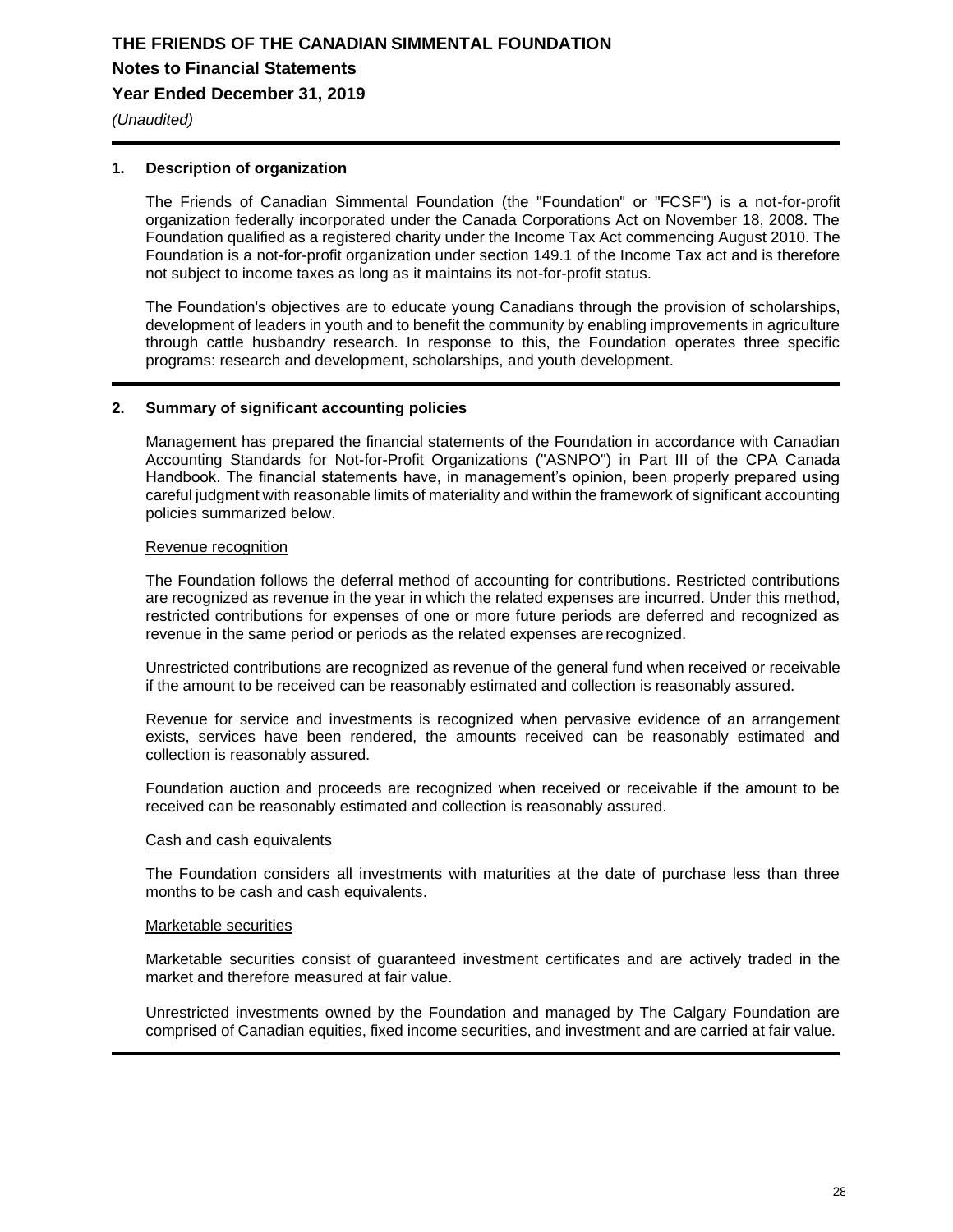## **THE FRIENDS OF THE CANADIAN SIMMENTAL FOUNDATION Notes to Financial Statements Year Ended December 31, 2019**

*(Unaudited)*

### *2.* **Summary of significant accounting policies** *(continued)*

#### Fund accounting

The General operating fund, non-restricted, reports revenues and expenses related to general and administrative matters, restricted, reports revenues and expenses related to youth development programs.

The Scholarships funds consisting of the Dr. Dixon scholarship fund, Trevor Vance scholarship fund and FCSF scholarship fund are internally restricted and reports revenues and expenses related to administrating the scholarship in recognition of the scholastic achievement of youth in the beef cattle industry.

#### Measurement uncertainty

The preparation of financial statements in conformity with ASNPO requires management to make estimates and assumptions that affect the reported amount of assets and liabilities, disclosure of contingent assets and liabilities at the date of the financial statements and the reported amounts of revenues and expenses during the period. Such estimates are periodically reviewed and any adjustments necessary are reported in earnings in the period in which they become known. Actual results could differ from these estimates. Examples of such estimates include application of revenue recognition policies and accrued liabilities.

#### Financial instruments policy

Financial instruments are recorded at fair value when acquired or issued. In subsequent periods financial assets with actively traded markets are reported at fair value, with any unrealized gains and losses reported in income. Cash and marketable securities are measured at fair value. All other financial instruments are measured at amortized cost. The financial instruments measured at amortized cost include accounts receivable, accounts payable and accrued liabilities.

The fair value of a financial instrument is the estimated amount that the Foundation would receive or pay to settle a financial asset or financial liability as at the reporting date. The fair values of accounts receivable, accounts payable and accrued liabilities approximate their carrying values due to their short term nature.

### Contributed services

The Board of Directors volunteer their time to attend board meetings and represent the Foundation at events. Members also volunteer their time to organize and operate the provincial association and represent the Foundation at events. Due to the difficulty of determining the fair value of volunteer hours, contributed services are not recognized in the financial statements.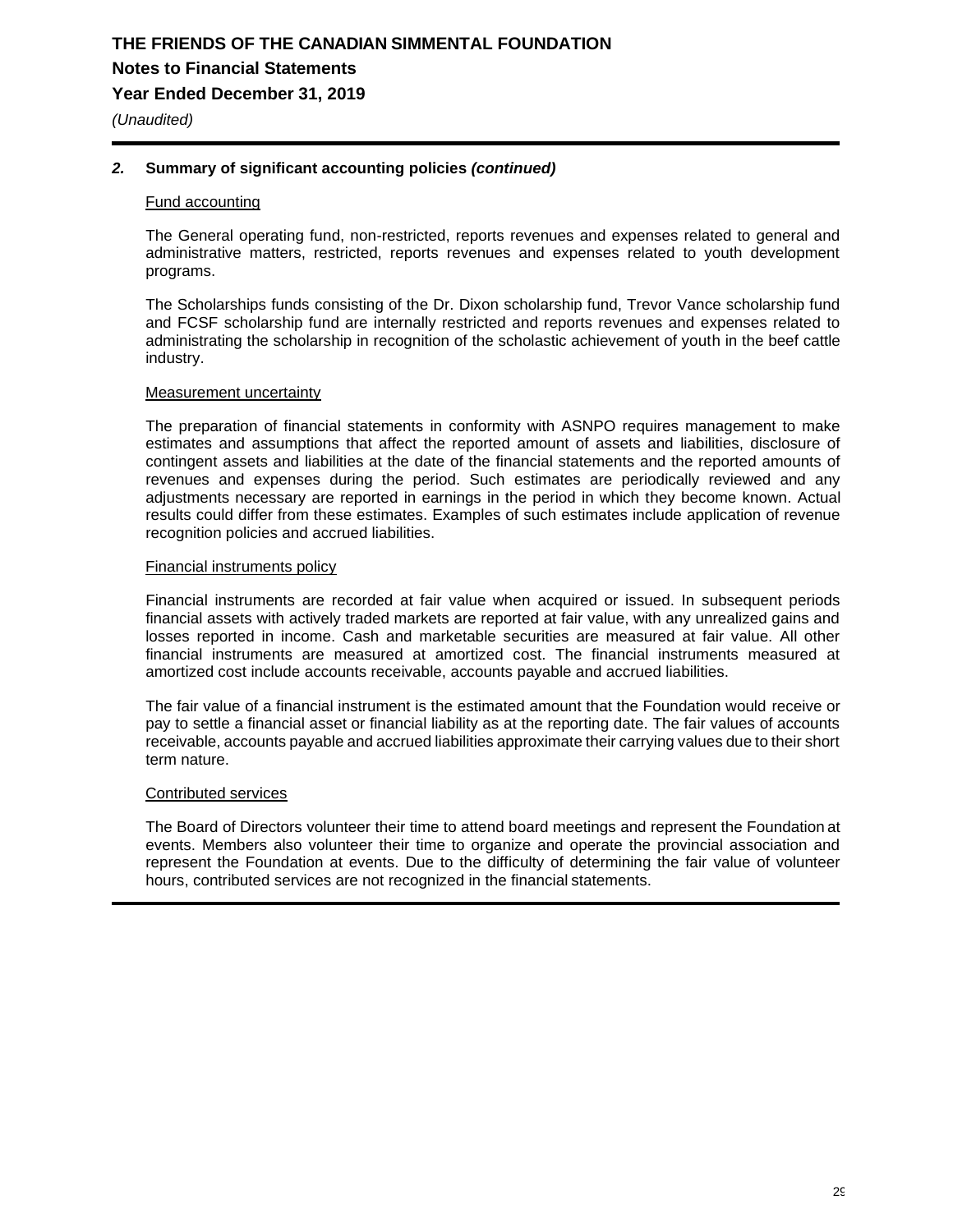# **THE FRIENDS OF THE CANADIAN SIMMENTAL FOUNDATION Notes to Financial Statements**

## **Year Ended December 31, 2019**

*(Unaudited)*

#### **3. Marketable securities**

|                                                                                                             | 2019                              | 2018                                    |
|-------------------------------------------------------------------------------------------------------------|-----------------------------------|-----------------------------------------|
| Dr. Dixon investments<br><b>Trevor Vance investments</b><br><b>FCSF Scholarships</b><br>General investments | 13,585<br>9,485<br>2,541<br>1.973 | \$<br>13,646<br>9,525<br>2,480<br>1,933 |
|                                                                                                             | 27.584                            | 27,584                                  |

The marketable securities are composed of the following accounts held by Calgary Foundation and Raymond James. The Raymond James investments consist of fixed income investments earnings interest between 2.05% to 2.25% (2018: 1.96% to 2.25%). The investments mature between January 2020 to January 2021.

### **4. Long term investments**

|                           | 2019       | 2018    |
|---------------------------|------------|---------|
| <b>Calgary Foundation</b> | 382.896 \$ | 340.951 |

The Calgary Foundation investment consists of Canadian equities, fixed income securities, and short term investments. In 2018, the Foundation opened an investment account with the Calgary Foundation. Amounts invested in the Foundation include Canadian equities, fixed income securities, and investments.

## **5. Financial instruments**

The Foundation is exposed to various risks through its financial instruments and has a comprehensive risk management framework to monitor, evaluate and manage these risks. It is management's opinion that the Foundation is not exposed to significant credit, currency or price risks arising from these financial instruments. The following analysis provides information about the Foundation's risk exposure as of December 31, 2019.

### *(a) Interest rate risk*

Interest rate risk is the risk that the value of a financial instrument might be adversely affected by a change in the interest rates. In seeking to minimize the risks from interest rate fluctuations, the Foundation manages its portfolio investments based on its cash flow needs and with a view of optimizing its interest income.

## **6. Comparative figures**

Some of the comparative figures have been reclassified to conform to the current year's presentation. The reclassification has no impact on prior year's revenue over expenses.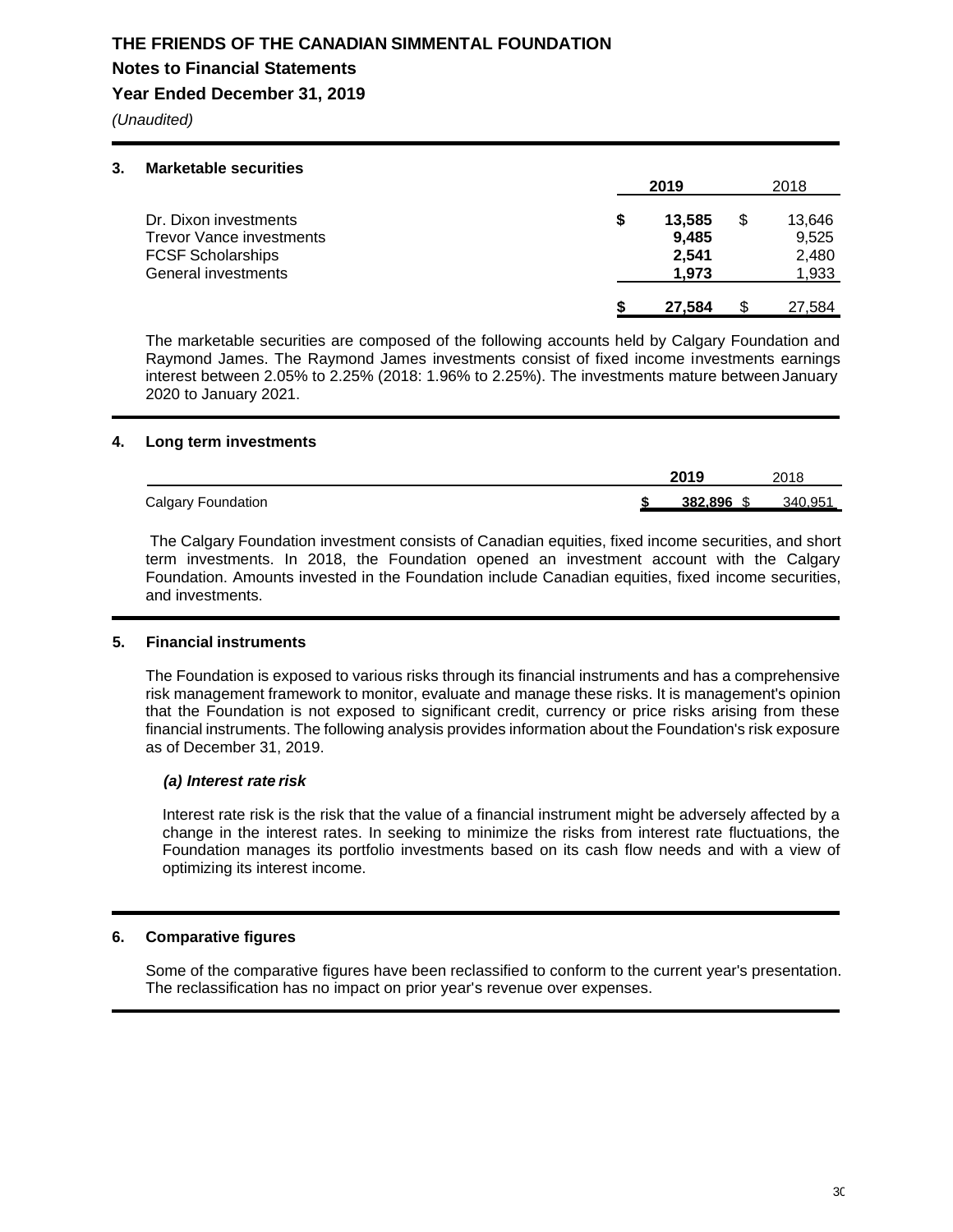*(Unaudited)*

### **7. Subsequent events**

Subsequent to the year end, the impact of COVID-19 on the global economy increased significantly. The Foundation has experienced losses in sources of funding and is working to reduce expenditures accordingly. Although the disruption from the virus is expected to be temporary, given the dynamic nature of these circumstances, the duration of the business disruption and its related financial impact cannot be reasonably estimated at this time.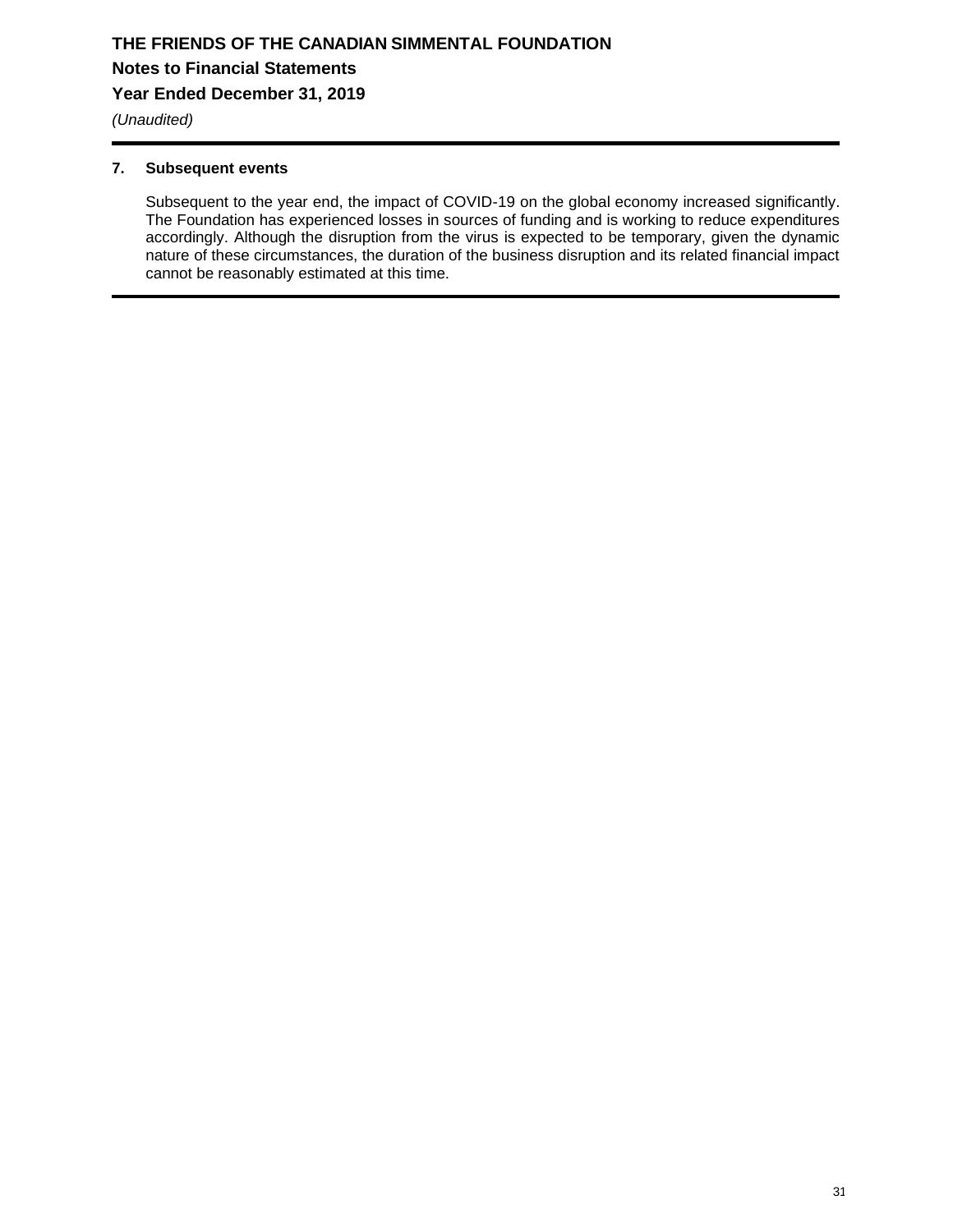## **THE FRIENDS OF CANADIAN SIMMENTAL FOUNDATION Schedule 1 General Statement of Operations and Net Assets**

## **For the Year Ended December 31, 2019**

|                                                    |    | 2019    | 2018          |
|----------------------------------------------------|----|---------|---------------|
| Revenue                                            |    |         |               |
| Foundation auction                                 | \$ | 100,916 | \$<br>127,356 |
| Interest income                                    |    | 14,529  | 13,804        |
| Donations                                          |    | 10,635  | 2,404         |
|                                                    |    | 126,080 | 143,564       |
| <b>Expenses</b>                                    |    |         |               |
| Sponsorship - Young Canadian Simmental Association |    | 15,000  | 20,000        |
| Foundation auction                                 |    | 9,697   | 5,854         |
| <b>Professional fees</b>                           |    | 5,020   | 4,270         |
| Bank charges                                       |    | 5,543   | 1,735         |
| Advertising and marketing                          |    | 1,399   | 1,831         |
| Donation                                           |    | 1,000   |               |
| Travel and meeting costs                           |    | 676     | 751           |
| Scholarship recognition gifts                      |    | 300     |               |
| Telephone and conference calls                     |    | 53      | 101           |
| Office supplies and postage                        |    | 24      | 43            |
| Bad debt                                           |    |         | 140           |
|                                                    |    | 38,712  | 34,725        |
| Excess of revenue over expenses from operations    |    | 87,368  | 108,839       |
| Other income                                       |    |         |               |
| Unrealized gain (loss) on marketable securities    |    | 32,985  | (20, 012)     |
| <b>Excess of revenue over expenses</b>             |    | 120,353 | 88,827        |
| Net assets, beginning of year                      |    | 347,170 | 258,343       |
| Net assets, end of year                            | S  | 467,523 | \$<br>347,170 |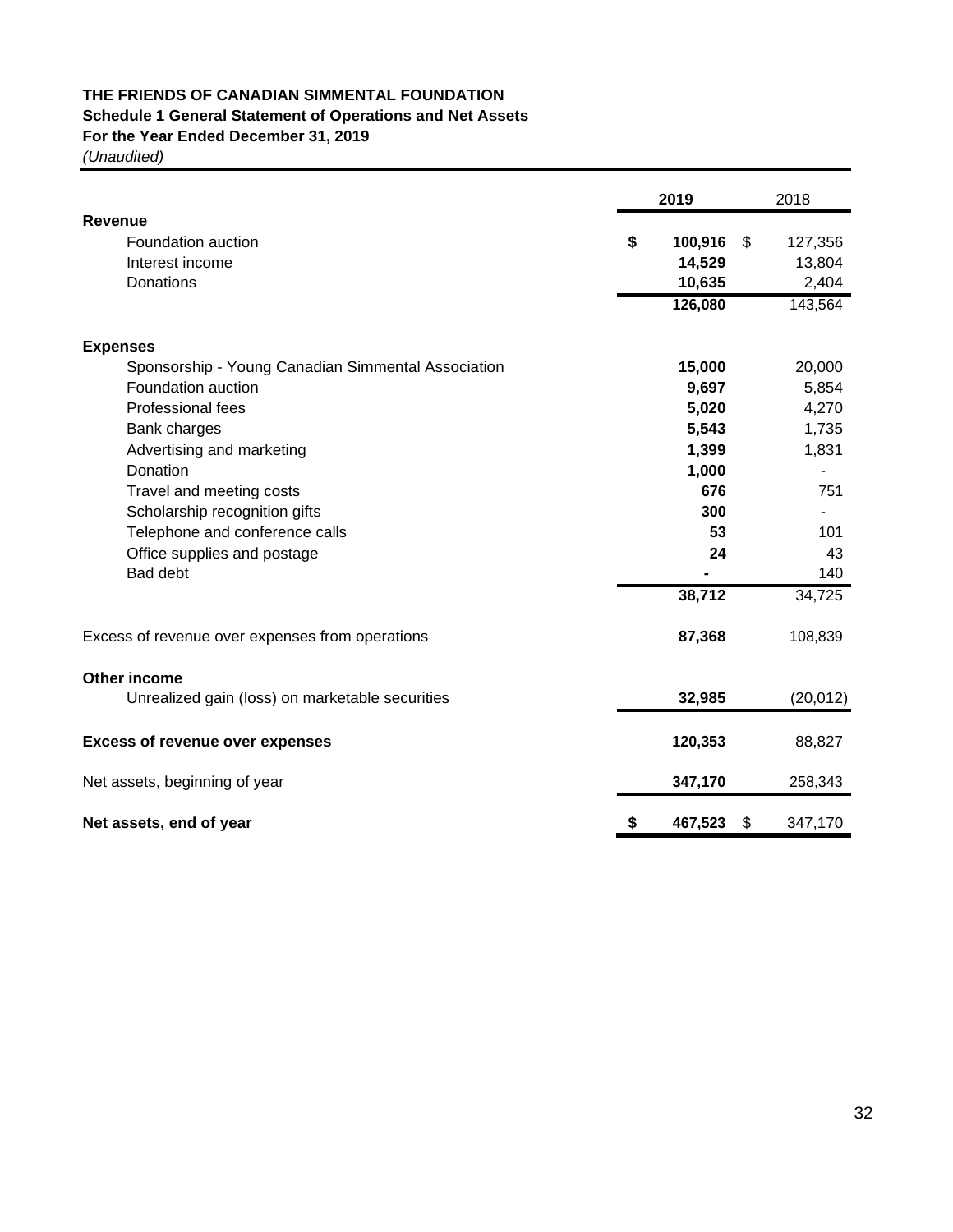## **THE FRIENDS OF CANADIAN SIMMENTAL FOUNDATION**

## **Schedule 2 Scholarship Statement of Operations and Net Assets**

### **For the Year Ended December 31, 2019**

|                                                 | 2019<br>Dr. Dixon | 2019<br><b>Trevor Vance</b> | 2019<br><b>FCSF</b> | 2019<br>Total | 2018      |
|-------------------------------------------------|-------------------|-----------------------------|---------------------|---------------|-----------|
| <b>Revenue</b>                                  |                   |                             |                     |               |           |
| Interest income                                 | \$<br>288 \$      | 209\$                       | $51$ \$             | 548 \$        | 787       |
|                                                 |                   |                             |                     |               |           |
| <b>Expenses</b><br>Scholarships                 | 4,000             | 2,000                       | 6,000               | 12,000        | 12,000    |
| Other income                                    |                   |                             |                     |               |           |
| Unrealized gain (loss) on marketable securities | (61)              | (40)                        | 61                  | (40)          | 68        |
| Deficiency of revenue over expenses             | (3, 773)          | (1, 831)                    | (5,888)             | (11, 492)     | (11, 145) |
| Net assets, beginning of year                   | 24,569            | 7,758                       | 9,860               | 42,187        | 53,332    |
| Net assets, end of year                         | \$20,796          | \$<br>5,927<br>\$           | 3,972               | \$30,695      | \$42,187  |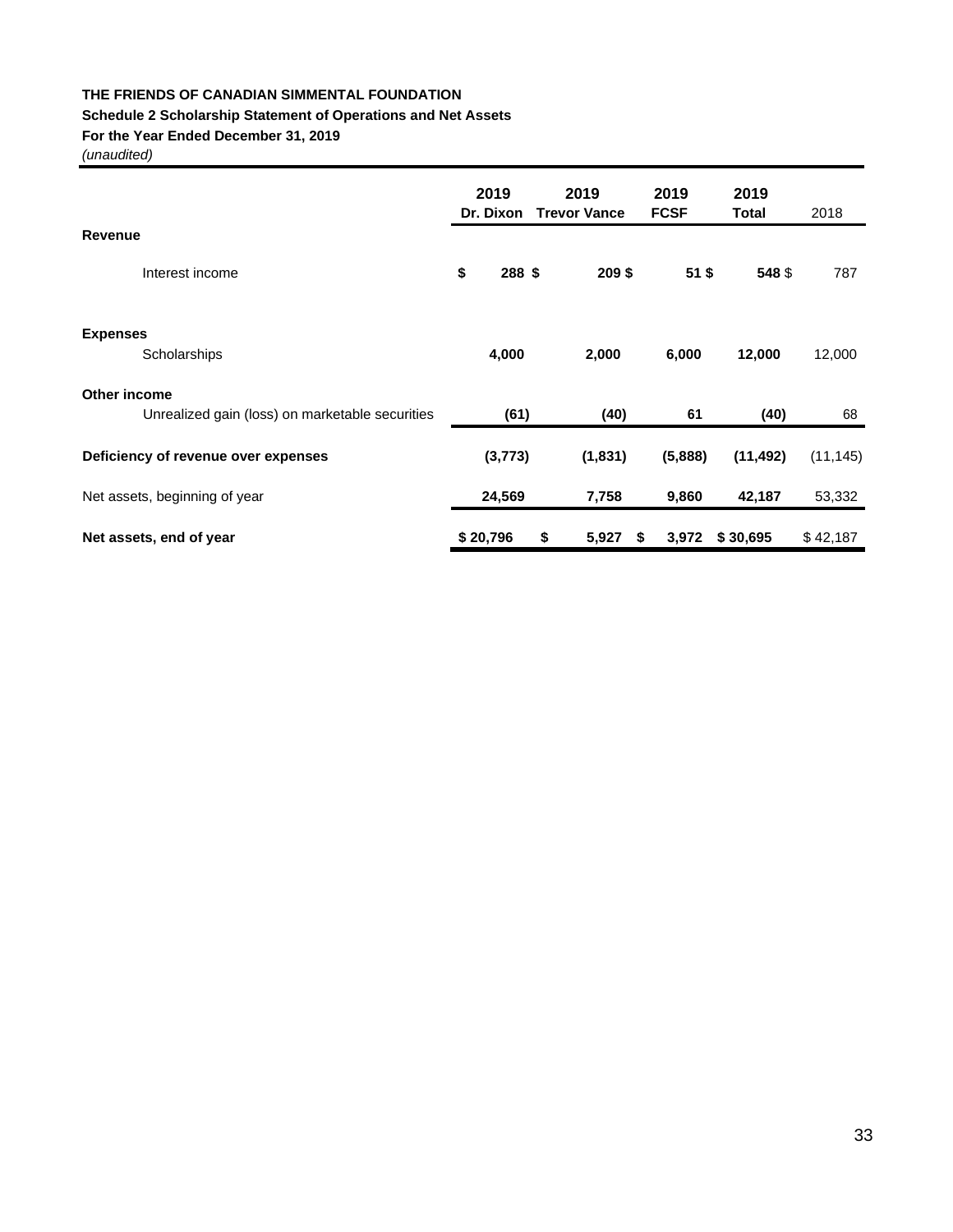| 2018-2019 ACTIVE MEMBERS<br>Life, Annual and YCS |                         |               |            |              |      |               |            |              |  |  |
|--------------------------------------------------|-------------------------|---------------|------------|--------------|------|---------------|------------|--------------|--|--|
|                                                  | As of December 31, 2019 |               |            |              |      |               |            |              |  |  |
|                                                  |                         |               | 2018       |              |      |               | 2019       |              |  |  |
| <b>Province</b>                                  | Life                    | <b>Annual</b> | <b>YCS</b> | <b>Total</b> | Life | <b>Annual</b> | <b>YCS</b> | <b>Total</b> |  |  |
| <b>British Columbia</b>                          | 34                      | 9             | 10         | 53           | 35   | 10            | 4          | 49           |  |  |
| <b>Alberta</b>                                   | 344                     | 87            | 194        | 625          | 359  | 87            | 158        | 604          |  |  |
| <b>Saskatchewan</b>                              | 196                     | 51            | 98         | 345          | 204  | 52            | 66         | 322          |  |  |
| <b>Manitoba</b>                                  | 143                     | 21            | 59         | 223          | 141  | 20            | 41         | 202          |  |  |
| <b>Ontario</b>                                   | 166                     | 65            | 130        | 361          | 170  | 70            | 105        | 345          |  |  |
| <b>Quebec</b>                                    | 54                      | 41            | 24         | 119          | 51   | 39            | 30         | 120          |  |  |
| <b>Nova Scotia</b>                               | 23                      | 12            | 32         | 67           | 24   | 13            | 17         | 54           |  |  |
| <b>New Brunswick</b>                             | 8                       | 7             | 6          | 21           | 5    | 7             | 4          | 16           |  |  |
| <b>P.E.I.</b>                                    | 9                       | 4             | 8          | 21           | 9    | 4             | 3          | 16           |  |  |
| <b>Other</b>                                     | 7                       | 3             | 7          | 17           | 5    | 3             | 3          | 11           |  |  |
| Total                                            | 984                     | 300           | 568        | 1852         | 1003 | 305           | 431        | 1739         |  |  |

| 2015 - 2019<br><b>TOTAL HERD ENROLLMENTS BY PROVINCE</b> |                                      |        |         |        |          |  |  |  |  |  |  |
|----------------------------------------------------------|--------------------------------------|--------|---------|--------|----------|--|--|--|--|--|--|
|                                                          | 2019<br>2015<br>2016<br>2017<br>2018 |        |         |        |          |  |  |  |  |  |  |
| <b>Province</b>                                          |                                      |        |         |        |          |  |  |  |  |  |  |
| B.C.                                                     | 865                                  | 926    | 856     | 886    | 871      |  |  |  |  |  |  |
| Alberta                                                  | 13,861                               | 15,023 | 15,4588 | 15,917 | 16,199   |  |  |  |  |  |  |
| Saskatchewan                                             | 9,233                                | 10,045 | 10,328  | 10,222 | 10,274   |  |  |  |  |  |  |
| Manitoba                                                 | 3,945                                | 4,300  | 4,592   | 4,699  | 4,626    |  |  |  |  |  |  |
| Ontario                                                  | 1,470                                | 1,606  | 1,496   | 1,509  | 1,652    |  |  |  |  |  |  |
| Quebec                                                   | 857                                  | 948    | 927     | 1,046  | 1,000    |  |  |  |  |  |  |
| <b>New Brunswick</b>                                     | 150                                  | 154    | 163     | 152    | 137      |  |  |  |  |  |  |
| Nova Scotia                                              | 71                                   | 67     | 57      | 85     | 77       |  |  |  |  |  |  |
| P.E.I.                                                   | 106                                  | 117    | 132     | 59     | 67       |  |  |  |  |  |  |
| U.S.A.                                                   | 0                                    | 0      | 0       | 0      | $\Omega$ |  |  |  |  |  |  |
| <b>Total</b>                                             | 30,558                               | 33,186 | 34,009  | 34,575 | 34,903   |  |  |  |  |  |  |